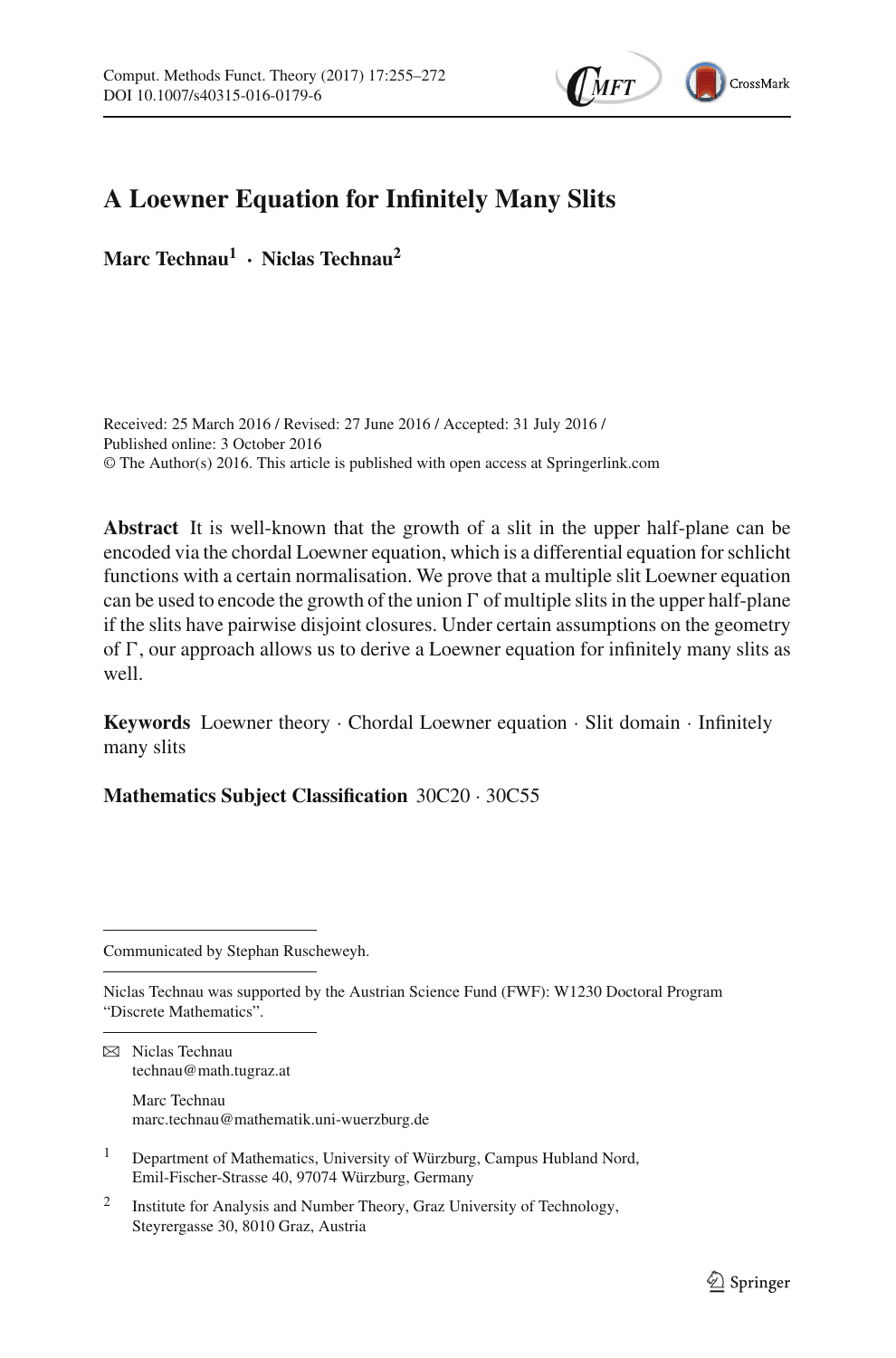## **1 Introduction and Main Result**

In his celebrated paper [\[11](#page-17-0)], Loewner developed a fruitful approach to tackle extremal problems involving schlicht functions  $f$ , defined in the unit disk  $\mathbb{D}$ , with the normalisation  $f(0) = 0$  and  $f'(0) = 1$ . This led to the so-called (radial) Loewner equation. A similar theory has been established by Kufarev et al. (cf. [\[9\]](#page-17-1)) for schlicht functions *f* , defined on the upper half-plane H, and satisfying the hydrodynamic normalisation:

$$
\lim_{z \to \infty} (f(z) - z) = 0. \tag{1.1}
$$

<span id="page-1-1"></span>This led to the so-called chordal Loewner equation. However, the chordal Loewner equation has received much more attention since O. Schramm wrote his seminal paper [\[17](#page-17-2)]. Before going any further and stating our results, we will need some notation.

**Definition 1.1** A bounded set  $A \subseteq \mathbb{H}$  is called a (compact)  $\mathbb{H}$  hull (or for short: hull) if  $clos(A) ∩ H = A$  and  $H\A$  are simply connected. A hull A is called a slit if there is a homoemorphism  $\gamma : [0, 1] \to \text{clos}(A)$ , such that  $\gamma(0) \in \mathbb{R}$  and  $\gamma(0, 1] \subseteq A$ , where  $\gamma$  (0, *t*] denotes the image of the half-open interval (0, *t*] under  $\gamma$ . In this case, we say *γ* parametrises *A*. A multislit is a possibly finite sequence of slits  $\Gamma_j$ , such that  $\bigcup_j \Gamma_j$ is a hull. Given  $(\Gamma_j)_j$ , we let  $\Gamma := \bigcup_j \Gamma_j$ , and also call  $\Gamma$  a multislit. Moreover, if for a multislit  $\Gamma$ , the set clos  $\Gamma_j$  can be separated from clos( $\Gamma \backslash \Gamma_j$ ) by open sets for each  $j$ , then  $\Gamma$  is called admissible (see Fig. [1\)](#page-1-0). If we wish to emphasise that a multislit consists of only finitely many slits, then we speak of an *n* slit. In what follows, every multislit  $\Gamma$  is assumed to be admissible.

Recently, several authors, in particular mathematical physicists gazing towards conformal field theory, have studied a Loewner equation for multiple slits, to generate growing hulls or *n* slits; see, for example, [\[5](#page-16-0)[,8](#page-16-1)[,15](#page-17-3),[16\]](#page-17-4). However, the following geometric question has apparently received little attention: for what kind of parametrisations can any given multislit be encoded in a Loewner equation? In the radial case, there are some results for finitely many slits, see  $[2,3]$  $[2,3]$  $[2,3]$ . In the chordal case, it is, to the best of the authors' knowledge, only known that for *n* slits, there exists a certain (not effectively computable) parametrisation, such that a generalised Loewner equation is satisfied, see [\[14,](#page-17-5) Theorem 1.1]. To state our results, we recall the following well-known fact  $(cf. [10, p. 69]).$  $(cf. [10, p. 69]).$  $(cf. [10, p. 69]).$ 

<span id="page-1-2"></span><span id="page-1-0"></span>**Fig. 1** Illustration of an infinite admissible multislit  $\Gamma,$ consisting of infinitely many (*green*) 1 slits accumulating towards a point on the boundary from the *left* (colour figure online)

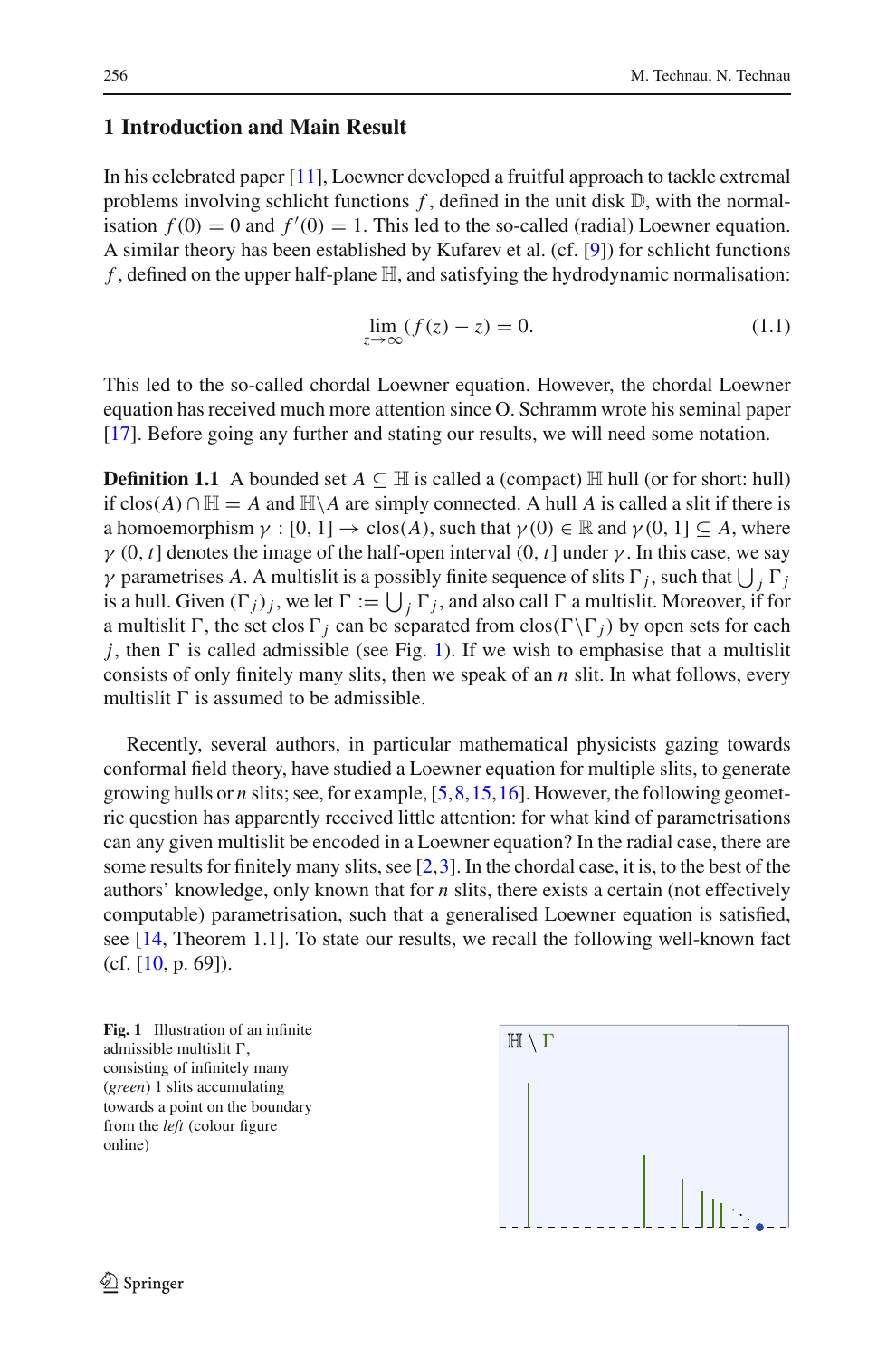**Proposition 1.2** *For each hull A, there is a unique biholomorphism*  $g_A : \mathbb{H} \backslash A \rightarrow \mathbb{H}$ *satisfying* [\(1.1\)](#page-1-1)*. Moreover,*  $\lim_{z\to\infty} z(g_A(z) - z)$  *exists, and is called the half-plane capacity* hcap(*A*) *of A.*

Furthermore, we need the following notation.

<span id="page-2-2"></span>**Definition 1.3** Let  $\Gamma$  be a multislit. We call  $\gamma = (\gamma_j)_j$  a parametrisation of  $\Gamma$  if  $\gamma_j$ is a parametrisation of  $\Gamma_j$  for every *j*. By a slight abuse of notation, we let  $\Gamma_t :=$  $\bigcup_j \gamma_j$  (0, *t*].<sup>[1](#page-2-0)</sup> We call a parametrisation  $\gamma$  of  $\Gamma$  a Loewner parametrisation of  $\Gamma$  if  $t \mapsto \text{hcap}(\Gamma_t)$  is Lipschitz continuous for  $t \in [0, 1]$ .

Corollary [3.3](#page-8-0) will show that these "normalised" parametrisations can be achieved to encode a given multislit  $\Gamma$  in a Loewner equation. Given a multislit  $\Gamma,$  we write  $g_t := g_{\Gamma_t}$ , and denote by  $h_t$  the inverse of  $g_t$ . Consequently, we also denote by  $h_{\Gamma}$  the inverse of  $g_{\Gamma}$ . Our main result is the following:

<span id="page-2-1"></span>**Theorem 1.4** Let  $\Gamma$  be an admissible multislit, and  $(\gamma_j)_j$  a Loewner parametrisation. *Then, there exist so-called driving functions*  $U_j$  :  $[0, 1] \rightarrow \mathbb{R}$ *, a constant*  $L > 0$ *, and so-called weight functions*  $\lambda_j : [0, 1] \to \mathbb{R}_+ \cup \{0\}$ *, where each U<sub>j</sub> is continuous, and* λ*<sup>j</sup> has the properties:*

- *(1)* 0 ≤ λ*j*(*t*) ≤ *L almost everywhere,*
- *(2) Each* λ*<sup>j</sup> is measurable,*
- $(3)$   $\sum_{j} \lambda_{j}(t) = \frac{\partial}{\partial t} \operatorname{hcap} \Gamma_{t}$  *almost everywhere,*

<span id="page-2-3"></span> $such that for almost every  $t \in [0, 1]$ , and all  $z \in \mathbb{H} \backslash \Gamma$  it holds that$ 

$$
\frac{\partial}{\partial t}g_t(z) = \sum_j \frac{\lambda_j(t)}{g_t(z) - U_j(t)}, \quad g_0(z) = z. \tag{1.2}
$$

Informally speaking, the weight function  $\lambda_i(t)$  corresponds to the "speed" in which  $\gamma_i(t)$  grows at the time  $t \in [0, 1]$ , and the driving function  $U_i = g_t \circ \gamma_i$  keeps track of the position of the tip  $\gamma_i(t)$  of the slit  $\gamma_i(0, t]$ .

Moreover, we would like to mention that the a.e. differentiability part of the theorem above is a consequence of a more general phenomenon occurring in Loewner theory, cf. [\[7,](#page-16-4) Theorem 3], [\[4](#page-16-5), Theorem 1.1]. Furthermore, in the 1-slit case, one recovers from Theorem [1.4](#page-2-1) the ordinary Loewner equation, which relates the existence of the derivative  $\dot{g}_t$  to the existence of the weight functions  $\lambda_j$ .

*Remark 1.5* Let us mention that the *n*-slit case in Theorems [1.4](#page-2-1) and [5.2](#page-15-0) has been proved in  $[1,$  $[1,$  Theorem 2.36, 2.54] (see also  $[2,3]$  $[2,3]$  $[2,3]$  for results in the radial case). Moreover, Theorem [1.4](#page-2-1) is best possible in the sense that  $t \mapsto g_t(z)$  ( $z \in \mathbb{H}\setminus\Gamma$ ) is in general not (everywhere) differentiable, see Remark [5.3.](#page-16-7)

The paper is structured as follows. First, we collect some basic tools in Sect. [2.](#page-3-0) These are needed to study the difference quotient of  $t \mapsto g_t(z)$ , where  $g_t$  is the map

<span id="page-2-0"></span><sup>&</sup>lt;sup>1</sup> We do not specify the range of  $j$ , since it is irrelevant for our approach whether the multislit is an  $n$  slit or not.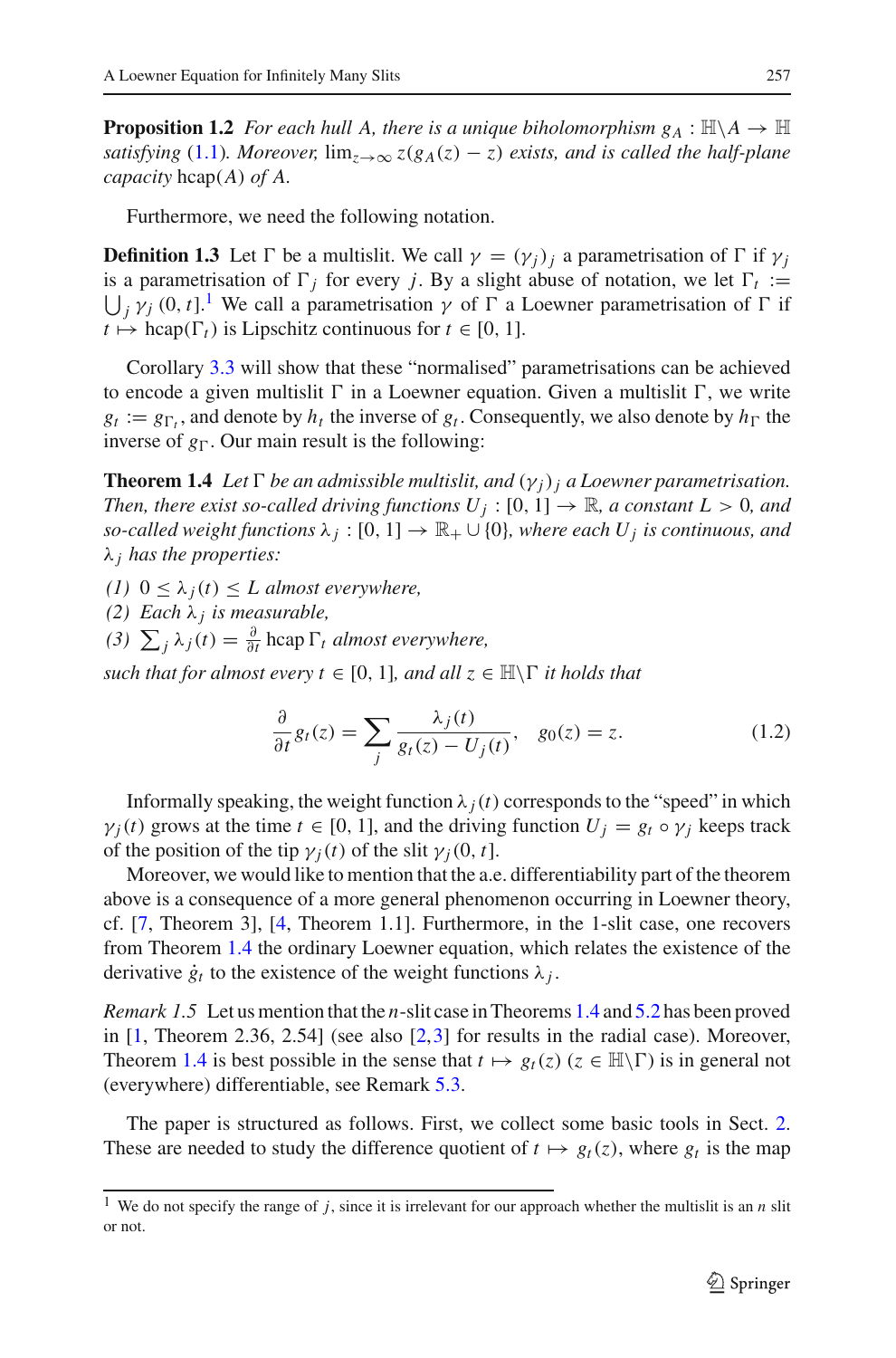from Theorem [1.4.](#page-2-1) To this end, we use classical results from (geometric) function theory, e.g., the theory of prime ends, kernel convergence, normal families, and the Nevanlinna representation. In Sect. [3,](#page-7-0) we construct the driving functions. In Sect. [4,](#page-10-0) we construct functions that will later on turn out to be the weight functions. These are the main problems when passing from the 1-slit Loewner equation to the multislit version. For overcoming this obstacle, we use tools from Lipschitz analysis. Eventually, we put the pieces together in Sect. [5](#page-14-0) to derive the results stated above.

## <span id="page-3-0"></span>**2 Preliminaries and basic tools**

Let us mention, for the sake of clarity, that we equip  $\hat{C}$  with its natural topology; in particular, the boundary of  $H$  is understood to contain the point  $\infty$ . Moreover, we fix an arbitrary admissible multislit  $\Gamma$  with Loewner parametrisation  $\gamma$  throughout Sects. [2–](#page-3-0)[5.](#page-14-0)

The next theorem deals with biholomorphic extensions of the maps  $g_{\Gamma}$  and  $h_{\Gamma}$ , and is a direct consequence of the well-known Schwarz reflection principle combined with the classical theory of prime ends (cf. [\[12](#page-17-7)]).

<span id="page-3-3"></span>**Theorem 2.1** Let  $\Gamma$  be an admissible multislit. Then, any given map  $g_{\Gamma}$  extends to a  $b$ *iholomorphism from*  $\hat{\mathbb{C}} \setminus (\text{clos}(\Gamma) \cup \Gamma^*)$  *onto*  $\hat{\mathbb{C}} \setminus \mathcal{C}$  *for some*  $\mathcal{C} \subseteq \mathbb{R}$ *, where*  $\Gamma^*$  *denotes* the complex conjugate of the set  $\Gamma$ *.* 

Moreover, we need the following fact about the relationship between the size of the preimage of a boundary point and the topology of the boundary of the image domain of a biholomorphism (see [\[12,](#page-17-7) Chapter 2, Proposition 2.5]).

<span id="page-3-2"></span>**Theorem 2.2** Let  $h : \mathbb{H} \to D$  be a biholomorphism, where D has locally connected *boundary* ∂D. Fix  $w_0 \in \partial D$ , and consider the preimage  $W := h^{-1}(\{w_0\}) \subseteq \mathbb{R} :=$ <sup>R</sup>∪{∞} *of* <sup>w</sup>0*. Then, there is a bijection <sup>C</sup>* → *<sup>h</sup>* (*C*) *between the connected components <sup>C</sup> of* <sup>R</sup><sup>ˆ</sup> \*<sup>W</sup> and the connected components of* <sup>∂</sup> *<sup>D</sup>*\{w0}*. In particular, <sup>W</sup> consists of precisely n (pairwise distinct) points if*  $\partial D \setminus \{w_0\}$  *has n connected components.* 

Let us mention that Loewner remarked that a certain group property was essential for his approach to derive his equation.<sup>2</sup> Therefore, similar to Loewner, we shall study  $\varphi_{t,T} := g_t \circ h_T$ , where  $t, T \in [0, 1]$ . The function  $\varphi_{t,T}$  is often easier to handle than *g<sub>t</sub>*, inter alia, since, as we shall see, it admits a continuous extension to  $\mathbb R$  for  $t \leq T$ . To this end, it is convenient to introduce some notation which we shall use in what follows without further mention.

<span id="page-3-4"></span>**Definition 2.3** Let  $\Gamma$  be an admissible multislit with parametrisation  $\gamma$ . Take  $0 \le t \le$ *T* ≤ 1, and let *j* ∈  $\mathbb N$  be given. We define (see Fig. [2\)](#page-4-0)

<span id="page-3-1"></span><sup>2</sup> In [\[11](#page-17-0), p. 1], Loewner's exact words were: "Das charakteristische Merkmal der angewandten Untersuchungsmethode besteht in der Ausnützung des Umstandes, daß bei Zusammensetzung von schlichten konformen Abbildungen wieder eine schlichte Abbildung entsteht, daß also die schlichten Abbildungen eine Gruppe bilden." In English (translated by the authors): the characteristic property of the method applied here is the exploitation of the fact that the composition of two schlicht functions is, again, a schlicht function, that is, the schlicht mappings form a group.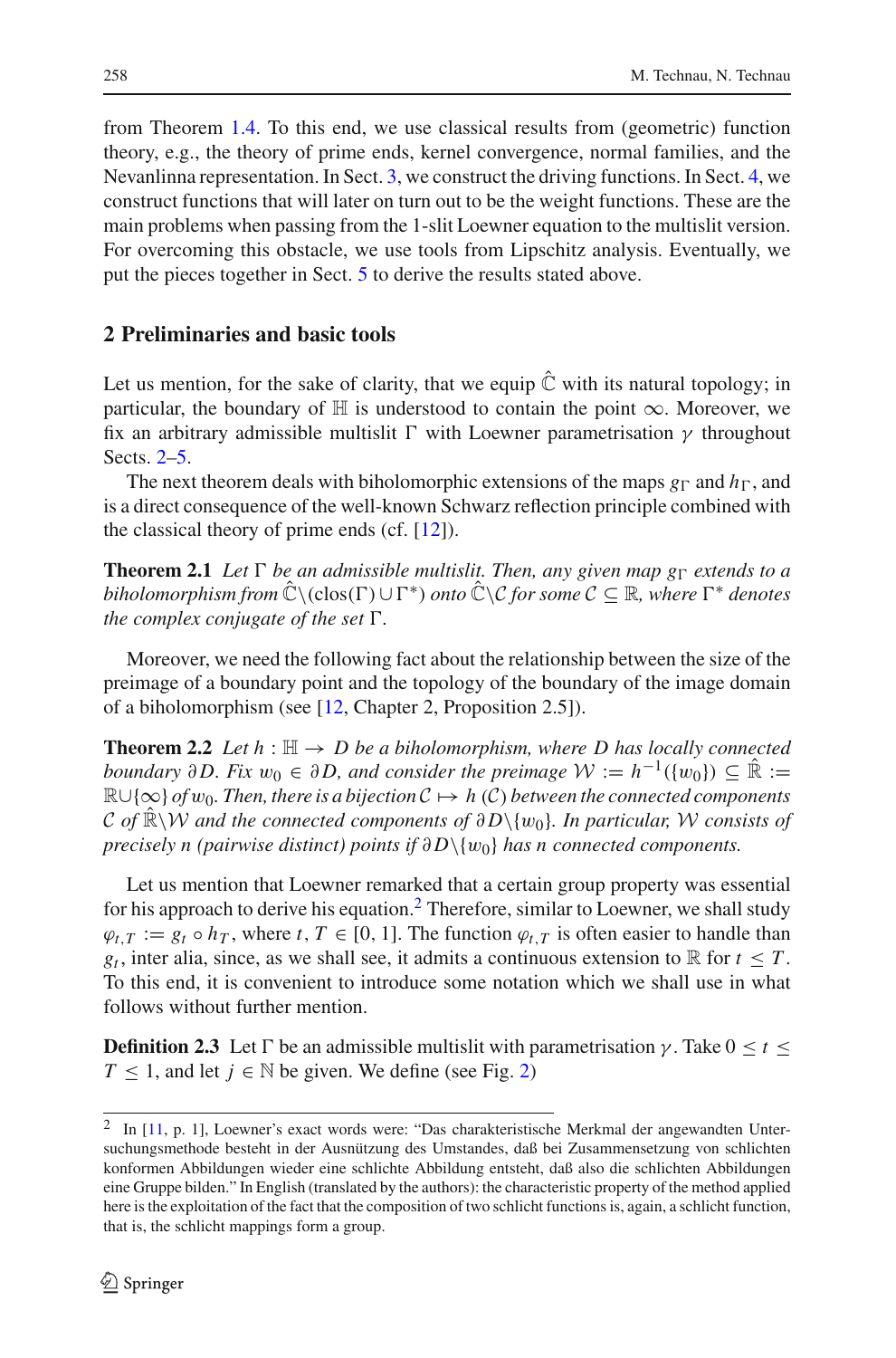

<span id="page-4-0"></span>**Fig. 2** Similarly *coloured symbols* are mapped onto each other. For instance, the *green-coloured* sets  $C_{t,T,k}$  are first formed to a slit by  $h_T$ , and then, the map  $g_t$  "bites" a piece away from the slit  $\gamma_i$  (0, *T* ] and manipulates the remainder slit  $\gamma_i$  (*t*, *T* ] to form a silt  $\mathcal{J}_{t,T,k}$  (see also [\[6](#page-16-8), Fig. [1\]](#page-1-0) (colour figure online)

- $\mathcal{J}_{t,T,j} := g_t(\gamma_j(t,T]) \subseteq \mathbb{H},$
- $\overline{\mathcal{J}}_{t,T,j} := g_t(\gamma_j[t, T]) (g_t(\gamma_j(t))) =: U_j(t)$  is well-defined by Theorem [2.2\)](#page-3-2),
- $\bullet$   $\mathcal{J}_{t,T} := \bigcup_j \mathcal{J}_{t,T,j},$
- $\bullet$   $\mathcal{J}_{t,T} := \bigcup_j \mathcal{J}_{t,T,j},$
- $C_{t,T} := \bigcup_{j=1}^{t} C_{t,T,j} \subseteq \mathbb{R}$  where  $C_{t,T,j}$  is the preimage of  $\gamma_j$  [*t*, *T*] under  $h_T$  (in the sense of Theorem [2.2,](#page-3-2) and observe that the normalisation in Proposition [1.2](#page-1-2) implies that the point ∞ is not contained in  $C_{t,T,i}$ ).

We can deduce the following properties for these quantities.

<span id="page-4-1"></span>**Lemma 2.4** *Let t*,  $T \in [0, 1]$ *, and t*  $\leq T$ *. Then,* 

*(1) the function*  $\varphi_{t,T} : \mathbb{H} \to \mathbb{H} \setminus \mathcal{J}_{t,T}$  *admits a continuous extension to the boundary, (2) the sets*  $C_{t,T,k}$  *are pairwise disjoint intervals.* 

*Proof* We first prove (1). Recall that a biholomorphism from  $\mathbb H$  onto a domain *D* admits a continuous extension if and only if ∂ *D* is locally connected (see [\[12,](#page-17-7) Theorem 2.1]). To prove (1), it suffices to show that  $\mathcal{J}_{t,T}$  is locally path-connected as  $\partial (\mathbb{H} \setminus \mathcal{J}_{t,T}) =$  $\mathbb{R} \cup \mathcal{J}_{t,T}$ . Therefore, we only need to show that any given  $\mathcal{J}_{t,T,k}$  can be separated from clos( $\mathcal{J}_{t,T} \setminus \mathcal{J}_{t,T,k}$ ) by some neighbourhood U. However, this is evident, since  $\Gamma$  was assumed to be an admissible multislit.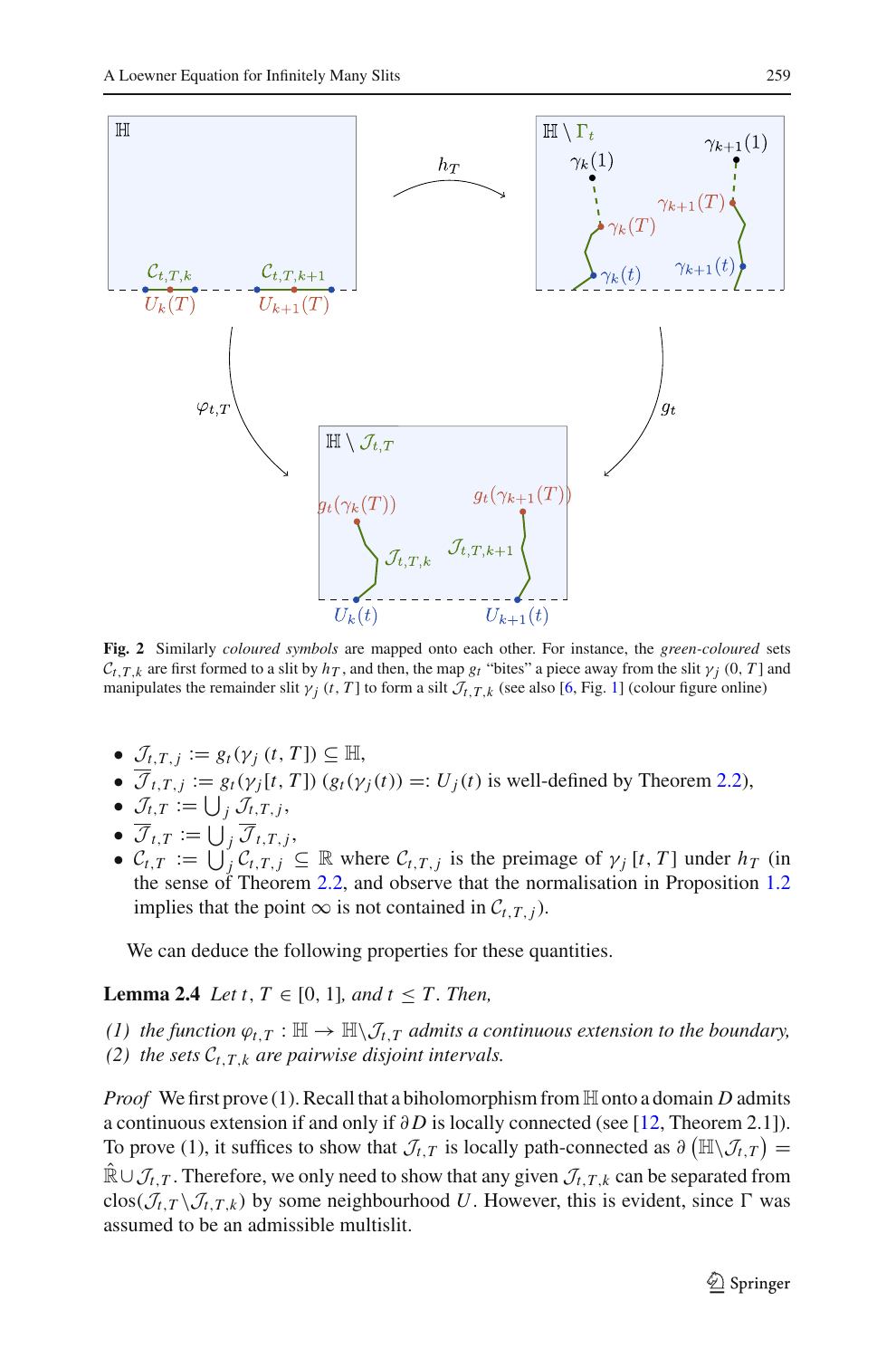We now show (2). By (1), the map  $\varphi_{t,T}$  extends continuously to  $\hat{\mathbb{R}}$ . Note that by the path-connectedness of  $\mathbb{H}\setminus\mathcal{J}_{t,T}$ , we can consider a simple curve  $J_k^-$  which connects the tip of a given  $\mathcal{J}_{t,T,k}$ , i.e., the point  $g_t(\gamma_k(T))$ , with its starting point, i.e., the point  $g_t(\gamma_k(t))$ , from the left.<sup>[3](#page-5-0)</sup> The preimage  $\tilde{J}_k^- := \varphi_{t,T}^{-1}(J_k^-)$  is a simple curve in  $\mathbb H$  that connects two distinct boundary points  $\alpha, \beta \in \mathbb{R}$ . Denote by  $\omega_k^-$ ,  $\Omega_k^-$  the interior of  $[\alpha, \beta] \cup J_k^-$ , and of  $\mathcal{J}_{t,T,k} \cup J_k^-$ , respectively. We can extend the homoemorphism  $\varphi_{t,T}|_{\omega_k^-} : \omega_k^- \to \Omega_k^-$  to a homoemorphism from clos  $\omega_k^-$  onto clos  $\Omega_k^-$ . Then, the preimage of  $\mathcal{J}_{t,T,k}$  under  $\varphi_{t,T}|_{\text{clos } \omega_k^-}$  has to be the interval [ $\alpha$ ,  $\beta$ ]. By applying the same reasoning to a curve  $J_k^+$  that connects the tip of  $\mathcal{J}_{t,T,k}$  with its starting point from the right, we get that the preimage of  $\mathcal{J}_{t,T,k}$  under  $\varphi_{t,T}$   $|_{\text{clos}\,\omega_k^+}$  is an interval of the form  $[\beta, \alpha']$ . In view of Theorem [2.2,](#page-3-2) we find that  $C_{t,T,j} = [\alpha, \beta] \cup [\beta, \alpha']$ , so  $C_{t,T,i}$  is an interval. Theorem [2.2](#page-3-2) yields that these intervals are disjoint.

Furthermore, there is a simple but crucial integral representation for  $\varphi_t$ ,*T*:

<span id="page-5-1"></span>**Lemma 2.5** *Let*  $s \in [0, 1]$ *, and choose t*,  $T \in [0, s]$ *, such that*  $t \leq T$ *. Then,* 

- *(1) it holds that*  $\varphi_{t,T} \circ \varphi_{T,s} = \varphi_{t,s}$ ,
- *(2) for all*  $z \in \mathbb{H}$ *:*

$$
\varphi_{t,T}(z) = z + \frac{1}{\pi} \int_{\mathcal{C}_{t,T}} \frac{\operatorname{Im}(\varphi_{t,T}(\xi))}{\xi - z} d\xi = z + \frac{1}{\pi} \sum_{k} \int_{\mathcal{C}_{t,T,k}} \frac{\operatorname{Im}(\varphi_{t,T}(\xi))}{\xi - z} d\xi,
$$

*(3) we have that*

$$
\operatorname{hcap}(\Gamma_T) - \operatorname{hcap}(\Gamma_t) = \frac{1}{\pi} \int_{\mathcal{C}_{t,T}} \operatorname{Im}(\varphi_{t,T}(\xi)) \, \mathrm{d}\xi.
$$

*Proof* (1) is a simple calculation.

The first equality in (2) follows from the well-known Nevanlinna representation, cf. [\[13](#page-17-8), Theorem 5.3] or [\[7](#page-16-4)], via the Stieltjes inversion formula. The second equality is due to the decomposition

$$
\mathcal{C}_{t,T}=\bigcup_j\mathcal{C}_{t,T,j},
$$

and the fact that  $C_{t,T,j}$  are pairwise disjoint, by Lemma [2.4](#page-4-1) (2).

To show (3), we exploit [\[10](#page-17-6), Eq. (3.8)] to get hcap( $\Gamma_T$ ) – hcap( $\Gamma_t$ ) =  $\text{hcap}(g_t(\Gamma_T \setminus \Gamma_t))$ . Furthermore, since

$$
g_t(\Gamma_T \backslash \Gamma_t) = \bigcup_j g_t(\gamma_j(t, T]) = \bigcup_j \mathcal{J}_{t, T, j} = \mathcal{J}_{t, T},
$$

<span id="page-5-0"></span><sup>&</sup>lt;sup>3</sup> The distinction between "left" and "right" is obtained in the following manner: Extend the simple curve  $\mathcal{J}_{t,T,k}$  to  $\infty$ , thereby cutting  $\hat{\mathbb{H}} \setminus \mathcal{J}_{t,T}$  into two disjoint path-connected components, the "left" component being the one, whose boundary contains an interval  $(-\infty, b]$ , where *b* > 0 is some real number.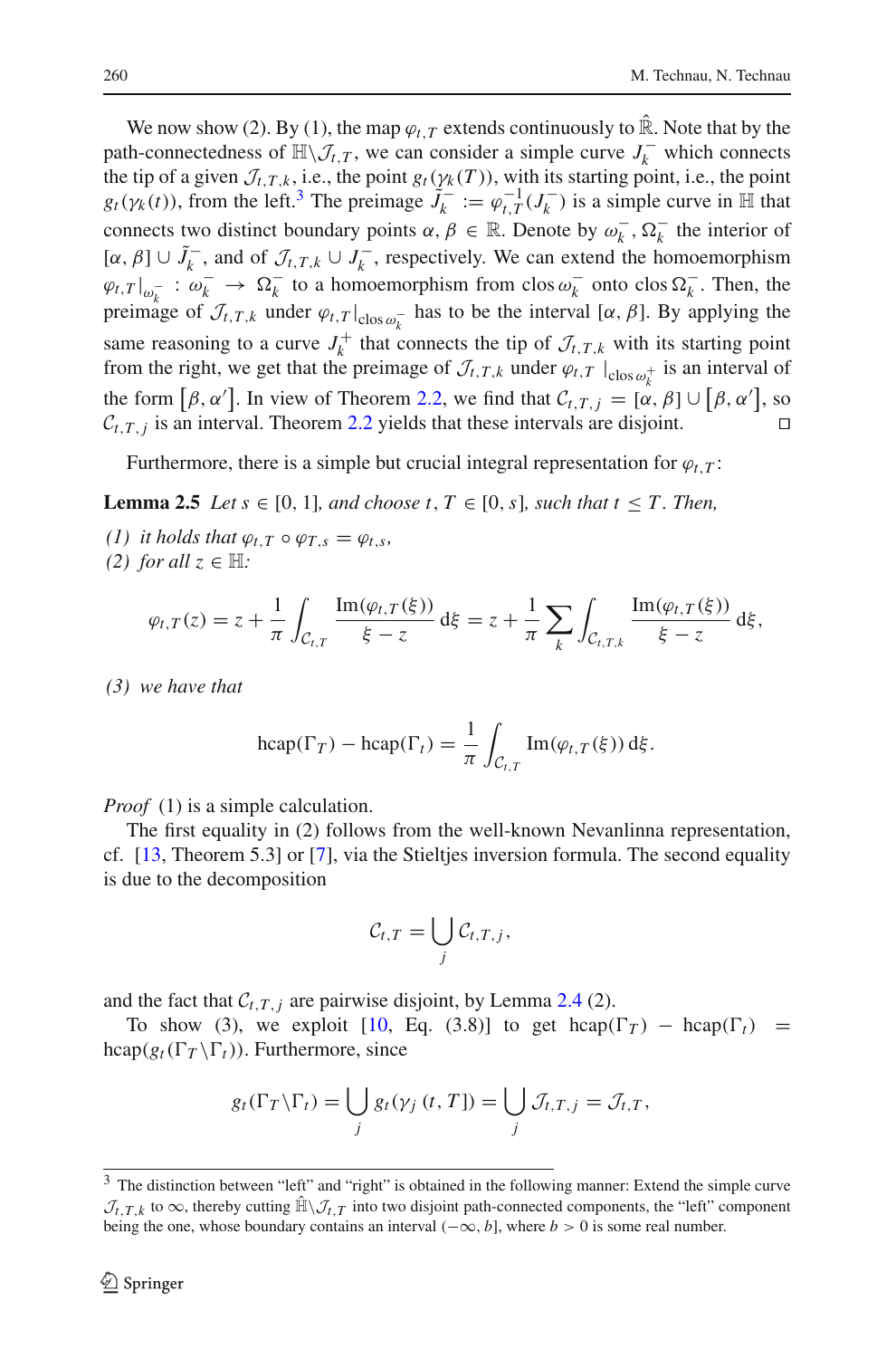expanding the left-hand side and the right-hand side of Lemma [2.5](#page-5-1) (2) into Laurent series, and comparing coefficients yields the claim.

Now, we are in the position to conclude a simple, but very useful lemma.

<span id="page-6-1"></span>**Lemma 2.6** *Let*  $z \in \mathbb{H}$ *, and*  $0 \le t \le T \le s \le 1$  *be fixed. Then, the increment*  $\varphi_{T,s}(z) - \varphi_{t,s}(z)$  *equals* 

$$
\sum_{j} \left( \text{Re} \frac{1}{\varphi_{T,s}(z) - \xi_j} + i \text{ Im } \frac{1}{\varphi_{T,s}(z) - \xi'_j} \right) \frac{1}{\pi} \int_{\mathcal{C}_{t,T,j}} \text{Im } \varphi_{t,T}(\xi) \, \mathrm{d}\xi
$$

*for some suitably chosen*  $\xi_j$ ,  $\xi'_j \in C_{t,T,j}$ .<sup>[4](#page-6-0)</sup>

*Proof* Using Lemma [2.5](#page-5-1) (1) and (2), we can write

$$
\varphi_{T,s}(z) - \varphi_{t,s}(z) = \frac{1}{\pi} \int_{\mathcal{C}_{t,T}} \frac{\text{Im}(\varphi_{t,T}(\xi))}{\varphi_{T,s}(z) - \xi} d\xi = \frac{1}{\pi} \sum_j \int_{\mathcal{C}_{t,T,j}} \frac{\text{Im}(\varphi_{t,T}(\xi))}{\varphi_{T,s}(z) - \xi} d\xi.
$$

Considering the integral

$$
\int_{\mathcal{C}_{t,T,j}} \frac{\mathrm{Im}(\varphi_{t,T}(\xi))}{\varphi_{T,s}(z)-\xi} \,\mathrm{d}\xi,
$$

the claim follows after splitting the integrand into real and imaginary parts, and applying the mean value theorem.

<span id="page-6-2"></span>Using the previous lemma, we can derive a crucial fact about the differentiability of  $\tau \mapsto g_{\tau}(z)$ . Namely, we have:

**Corollary 2.7** *Let*  $0 \le t \le T \le s \le 1$ *, and*  $\gamma$  *be a parametrisation of an admissible* multislit Γ. *Then* 

$$
|\varphi_{T,s}(z) - \varphi_{t,s}(z)| \leq 2 \frac{\text{hcap}(\Gamma_T) - \text{hcap}(\Gamma_t)}{\text{Im } z}.
$$

*In particular, if*  $t \mapsto \text{hcap}(\Gamma_t)$  *is Lipschitz continuous, then, for any fixed*  $z \in \mathbb{H}$ ,  $[0, s] \ni \tau \mapsto \varphi_{\tau,s}(z)$  *has the same property. In this case,*  $\tau \mapsto \varphi_{\tau,s}(z)$  ( $\tau \in [0, s]$ ) is *differentiable almost everywhere.*

*Proof* Lemma [2.6](#page-6-1) yields

$$
\varphi_{T,s}(z) - \varphi_{t,s}(z) = \sum_j \left( \text{Re} \frac{1}{\varphi_{T,s}(z) - \xi_j} + i \text{ Im} \frac{1}{\varphi_{T,s}(z) - \xi_j'} \right)
$$

$$
\frac{1}{\pi} \int_{\mathcal{C}_{t,T,j}} \text{Im} \, \varphi_{t,T}(\xi) \, d\xi.
$$

<span id="page-6-0"></span><sup>&</sup>lt;sup>4</sup> Of course,  $\xi_j$ ,  $\xi'_j$  depend on *z*, *t*, *T*. However, for the ease of notation, we drop these dependencies from the notation. The only exception to this will be the proof of Theorem  $1.4$ .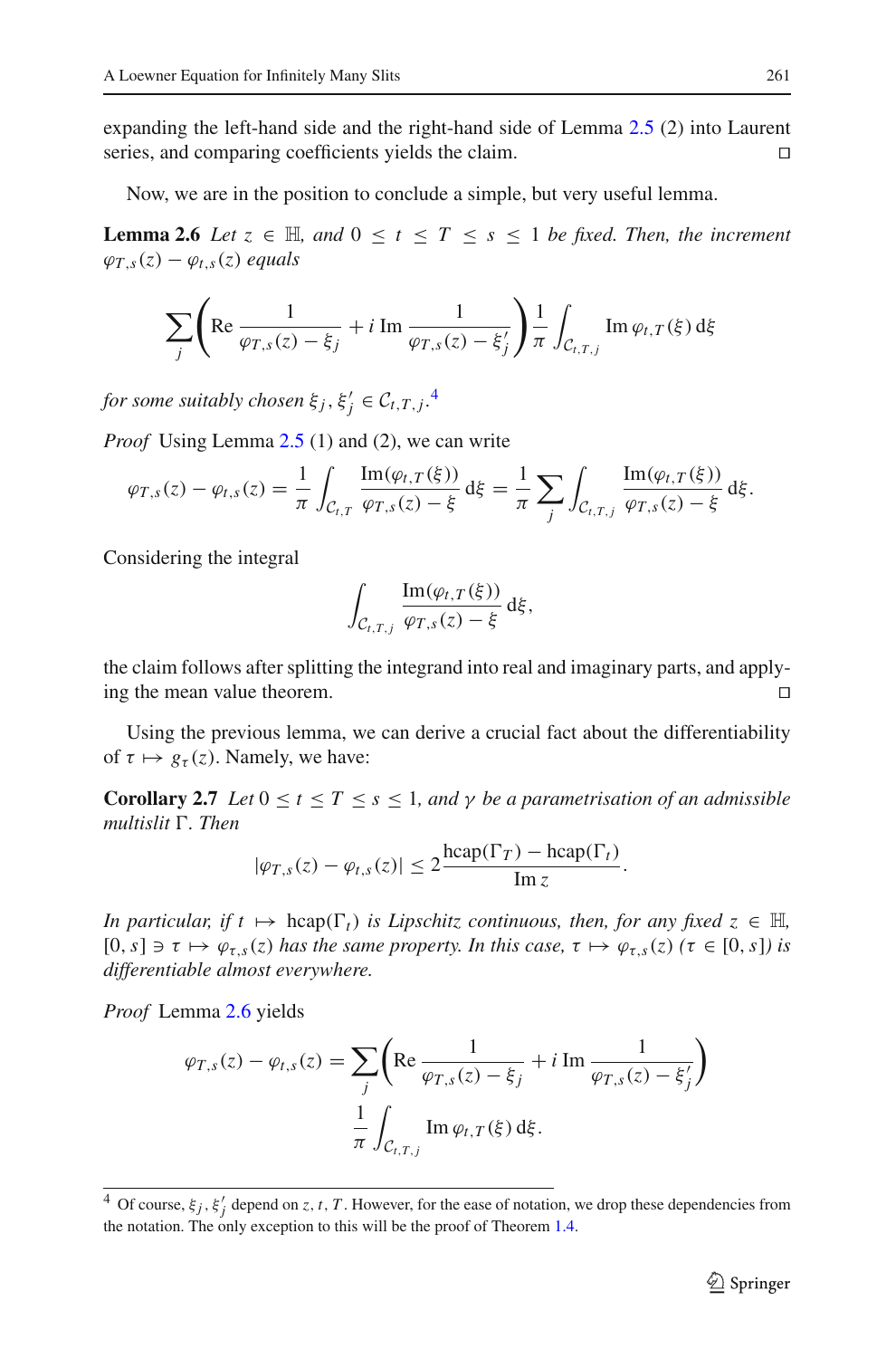#### Combining the formula above with the estimate

$$
\left|\varphi_{T,s}(z)-\xi\right|\geq \left|\operatorname{Im}\left(\varphi_{T,s}(z)-\xi\right)\right|=\operatorname{Im}\varphi_{T,s}(z),\quad \xi\in\mathcal{C}_{t,T},
$$

gives

$$
\left|\varphi_{T,s}(z)-\varphi_{t,s}(z)\right|\leq \frac{2}{\pi}\frac{1}{\operatorname{Im}\varphi_{T,s}(z)}\int_{\mathcal{C}_{t,T}}\operatorname{Im}\varphi_{t,T}(\xi)\,\mathrm{d}\xi.
$$

Lemma [2.5](#page-5-1) yields Im  $\varphi_{T}$ ,  $(z)$  > Im *z*, and hence

$$
\left|\varphi_{T,s}(z)-\varphi_{t,s}(z)\right|\leq \frac{2}{\text{Im }z}\frac{1}{\pi}\int_{\mathcal{C}_{t,T}}\text{Im }\varphi_{t,T}(\xi)\,\mathrm{d}\xi=2\frac{\text{hcap}(\Gamma_T)-\text{hcap}(\Gamma_t)}{\text{Im }z}.
$$

The additional assertion follows from Rademacher's theorem.

## <span id="page-7-0"></span>**3 Driving Functions**

By the previous lemma, there exists

<span id="page-7-3"></span>
$$
\Xi_j := \Xi_j(z, t, T) = \text{Re}\,\frac{1}{\varphi_{T,s}(z) - \xi_j} + i \text{ Im}\,\frac{1}{\varphi_{T,s}(z) - \xi'_j}, \quad \xi_j, \xi'_j \in \mathcal{C}_{t,T,j}, \tag{3.1}
$$

such that we can write

$$
\frac{\varphi_{T,s}(z) - \varphi_{t,s}(z)}{T-t} = \sum_j \Xi_j \frac{1}{T-t} \frac{1}{\pi} \int_{\mathcal{C}_{t,T,j}} \text{Im } \varphi_{t,T}(\xi) d\xi.
$$

Now, it is natural to proceed by showing that both factors in the product

$$
\Xi_j \times \frac{1}{\pi (T-t)} \int_{\mathcal{C}_{t,T,j}} \operatorname{Im} \varphi_{t,T}(\xi) \,d\xi
$$

converge as  $|t - T|$  tends to 0. In light of this thought, we prove, in the first part of the next section, that  $C_{t,T,j}$  tends<sup>[5](#page-7-1)</sup> to some point  $U_j(T)$  as  $t \nearrow T$ , or to  $U_j(t)$  for  $T \searrow t$ . After that, we turn our attention to the more delicate problem of deciding whether

$$
\frac{1}{T-t}\frac{1}{\pi}\int_{\mathcal{C}_{t,T,j}}\text{Im}\,\varphi_{t,T}(\xi)\,\mathrm{d}\xi
$$

<span id="page-7-2"></span>exists for  $t \nearrow T$ , or  $T \searrow t$ . Moreover, we need the following simple estimate which controls how much  $g_A$ , for a given hull *A*, can differ from the identity map  $z \mapsto z$ .

$$
\Box
$$

<span id="page-7-1"></span><sup>&</sup>lt;sup>5</sup> We say that a sequence  $(M_k)$  of sets tends to the point *p* if  $\sup_{m \in M_k} |m - p|$  converges to 0.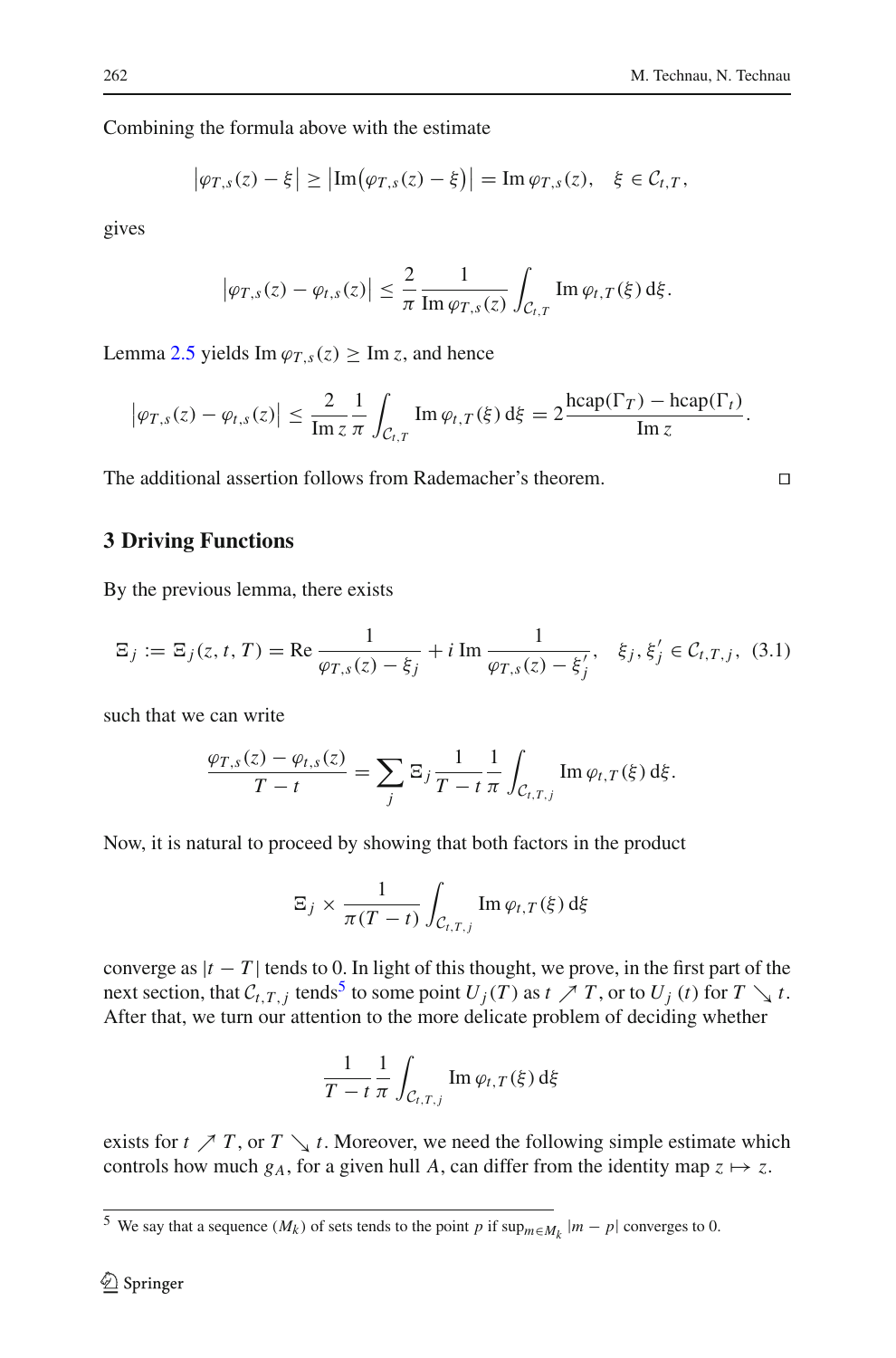#### **Lemma 3.1** *Let A be a hull. Then, it holds that*

sup *<sup>z</sup>*∈H\*<sup>A</sup>*  $|g_A(z) - z| = \sup_{\pi}$  $w\in\mathbb{H}$  $|w - h_A(w)|$  ≤ 3 diam (*A*).

*In particular, for every* 1-slit  $\Gamma$  *and every fixed*  $t_0 \in [0, 1]$ *, the maps*  $g_{\Gamma_t}$  *converge locally uniformly to the identity mapping on*  $\mathbb{H}$  *as t*  $\rightarrow$  0*.* 

*Proof* If  $0 \in \text{clos}(A)$ , then the claim follows from [\[10](#page-17-6), Corollary 3.44]. By taking *c* ∈ R, such that *B* := *A* − *c* satisfies 0 ∈ clos(*B*), we can deduce the general case from  $g_B(z) = g_A(z + c) - c$  and  $g_A(z + c) - (z + c) = g_B(z) - z$ .

<span id="page-8-2"></span>**Theorem 3.2** *If T* respectively *t* is fixed, then, for fixed *k*, there is  $a \delta > 0$ , such *that for all t*  $\in$  [*T*  $-\delta$ , *T*]*, respectively,*  $T \in$  [*t*,  $t + \delta$ ]*, we can separate*  $C_{t,T,k}$  *from*  $C_{t,T} \backslash C_{t,T,k}$  *by a (fixed) open set for any k.* 

*Proof* We consider the case  $t \nearrow T$ . Since  $C_{t,T,k} = h_T^{-1}(\gamma_k[t, T])$  is becoming smaller as *t*  $\mathcal{I}$  *T*, it suffices to separate  $\mathcal{C}_{t,T,k}$  from  $\mathcal{C}_{t,T,k}$  for some *t*. Note that we can separate  $\mathcal{J}_{t,T,k}$  from  $\mathcal{J}_{t,T} \setminus \mathcal{J}_{t,T,k}$ . Hence, by continuity of  $\varphi_{t,T}$ , the assertion is clear in the case of  $t \nearrow T$ . In the remaining case, we can separate  $\mathcal{J}_{t,T,k} = g_t(\gamma_k(t,T))$ , which are getting smaller from  $\mathcal{J}_{t,T} \backslash \mathcal{J}_{t,T,k}$  by a simple curve *J*. Using Carathéodory's Kernel theorem,<sup>[6](#page-8-1)</sup> we get that the simple curves  $\tilde{J}_{t,T,k} := \varphi_{t,T}^{-1} \circ J$  converge to *J*, which separates  $C_{t,T,k}$  from  $C_{t,T} \backslash C_{t,T,k}$ .

<span id="page-8-0"></span>The next corollary demonstrates how one can normalise a given parametrisation of a multislit.

**Corollary 3.3** *Let*  $\Gamma$  *be an admissible multislit with parametrisation*  $\gamma = (\gamma_j)$ *, such* that  $t \mapsto \text{hcap} \, \Gamma_t$  is strictly increasing. Then, there exists a Loewner parametrisation *of*  $\Gamma$ .

*Proof* Let  $L := \text{hcap } \Gamma$ . Note that, for  $R > 0$  sufficiently large, one has the representation

$$
f:[0,1] \to [0,L], \quad t \mapsto \text{hcap }\Gamma_t = \frac{1}{2\pi i} \int_{\partial B_R(0)} g_{\Gamma_t}(\xi) d\xi.
$$

By Carathéodory's kernel theorem, *f* is continuous. By assumption, *f* is strictly increasing, and hence a homoemorphism. Therefore,  $\tilde{\gamma}_j(t) := (\gamma_j \circ f^{-1})(Lt)$ ,  $t \in$ [0, 1] satisfies the requirements of Definition [1.3,](#page-2-2) because of

$$
\operatorname{hcap}\left(\bigcup_{j} \tilde{\gamma_j}(0,t)\right) = \operatorname{hcap}\left(\bigcup_{j} \gamma_j\left(0, f^{-1}(Lt)\right)\right) = f(f^{-1}(Lt)) = Lt.
$$

 $\Box$ 

<span id="page-8-1"></span><sup>&</sup>lt;sup>6</sup> By the kernel theorem, we refer to the following statement. Let  $\Omega_n \subset \mathbb{C}$  denote a sequence of domains. Let *X* and  $\Omega$  denote domains, where *X* is unbounded. If  $\Omega_n$  converges in the kernel sense to a domain  $\Omega$ , and the sequence  $f_n : X \to \Omega_n$  of biholomorphisms satisfying [\(1.1\)](#page-1-1) is locally bounded, then it converges locally uniformly to the unique biholomorphism  $f: X \to \Omega$  with [\(1.1\)](#page-1-1). This can be proved in the same manner as the ordinary kernel convergence theorem.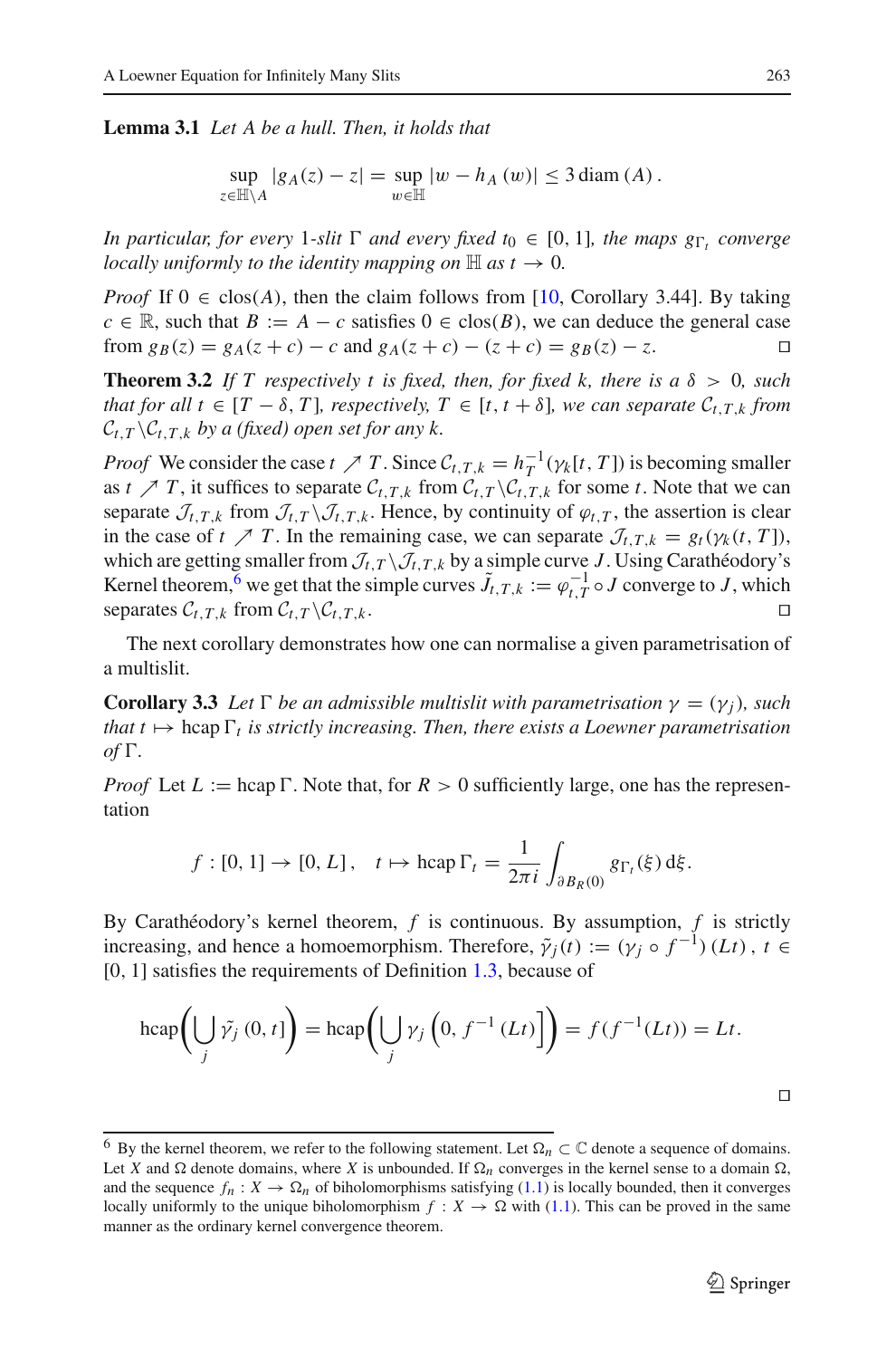<span id="page-9-1"></span>Now, we can characterise the limit behaviour of  $C_{t,T,k}$  and  $\mathcal{J}_{t,T,k}$  as  $t \nearrow T$ , or  $T \setminus t$  as follows:

**Lemma 3.4** *The following statements hold:*

*(1)*  $C_{t,T,k}$  *shrinks*<sup>[7](#page-9-0)</sup> *to*  $U_k(T)$  *as*  $t \nearrow T$ . *(2)*  $C_{t,T,k}$  *tends to*  $U_k(t)$  *as*  $T \searrow t$ . (3)  $\overline{\mathcal{J}}_{t,T,k}$  *shrinks to*  $U_k(t)$  *as*  $T \searrow t$ . (4)  $\mathcal{J}_{t,T,k}$  *tends to*  $U_k(T)$  *as*  $t \nearrow T$ .

To prove this, we recall the following lemma (cf. [\[6](#page-16-8), Lemma 2.1]):

<span id="page-9-2"></span>**Lemma 3.5** *Let*  $K_1, K_2 \subset \mathbb{C}$  *be compact sets, and let*  $\varphi : \hat{\mathbb{C}} \backslash K_1 \to \hat{\mathbb{C}} \backslash K_2$  *be biholomorphic, moreover, denote by*  $B_r(c)$  *the closed ball of radius r* > 0 *and centre*  $c \in \mathbb{C}$ *. If*  $\varphi$  *satisfies* [\(1.1\)](#page-1-1)*, then* 

- *(1)*  $K_1$  ⊆  $B_2$  diam( $K_2$ )(w<sub>0</sub>) *for every*  $w_0$  ∈  $K_2$ ,
- *(2)*  $K_2$  ⊆  $B_2$  diam( $K_1$ )(*z*0) *for every z*<sub>0</sub> ∈  $K_1$ .

*Proof of Lemma* [3.4](#page-9-1) (1) and (3): By definition, we have  $C_{t,T,k} = h_T^{-1}(\gamma_k[t,T])$  and  $\overline{J}_{t}$ ,  $\overline{T}_{k} = g_{t}(\gamma_{k} [t, T])$ , so the assertions are clear.

(2): Let  $\mathfrak{J}_{k,t,T}$  denote the union of all  $\mathcal{J}_{t,T,i}$  with  $j \neq k$ . We consider the function  $g_{\mathfrak{J}_{k,t,T}}$ . Then, we have

$$
h_{\tilde{J}_{t,T,k}} = g_{\tilde{\mathfrak{J}}_{k,t,T}} \circ \varphi_{t,T} \quad \text{where} \quad \tilde{J}_{t,T,k} := g_{\tilde{\mathfrak{J}}_{k,t,T}}(\mathcal{J}_{t,T,k}).
$$

By Theorem [2.1,](#page-3-3) the map  $h_{\tilde{J}_t,T,k}$  extends to a biholomorphism from  $\mathbb{C}\setminus \tilde{C}_{t,T,k}$  onto  $\mathbb{C}\setminus (\text{clos }\tilde{\mathcal{J}}_{t,T,k}\cup \tilde{\mathcal{J}}_{t,T,k}^*), \text{ where }$ 

$$
h_{\tilde{J}_{t,T,k}}^{-1}(\text{clos }\tilde{J}_{t,T,k})=:\tilde{\mathcal{C}}_{t,T,k}\subseteq\mathbb{R}.
$$

Because of  $h^{-1}_{\tilde{J}_{t,T,k}} \circ g_{\mathfrak{J}_{k,t,T}} = \varphi_{t,T}^{-1}$  and  $\mathcal{C}_{t,T,k} = \varphi_{t,T}^{-1}(\overline{\mathcal{J}}_{t,T,k})$ , it turns out that

$$
\mathcal{C}_{t,T,k} = h_{\tilde{\mathcal{J}}_{t,T,k}}^{-1} (g_{\tilde{\mathcal{J}}_{k,t,T}}(\overline{\mathcal{J}}_{t,T,k})) = h_{\tilde{\mathcal{J}}_{t,T,k}}^{-1} (\text{clos } \tilde{\mathcal{J}}_{t,T,k}) = \tilde{\mathcal{C}}_{t,T,k}.
$$
 (3.2)

We claim that  $\mathcal{J}_{t,T,k}$  tends to  $U_k(t)$  as  $T \searrow t$ . By Lemma [3.5](#page-9-2) (1) with  $\varphi := h_{\tilde{\mathcal{J}}_{t,T,k}}$ 

$$
\mathcal{C}_{t,T,k} = \tilde{\mathcal{C}}_{t,T,k} \subseteq B_{2 \operatorname{diam}(\tilde{\mathcal{J}}_{t,T,k})}(g_{\tilde{\mathcal{J}}_{k,t,T}}(U_k(t))).
$$
\n(3.3)

<span id="page-9-4"></span>Carathéodory's kernel theorem yields that  $g_{\tilde{J}_{k,t,T}}$  converges locally uniformly on  $\mathbb{C}\setminus(\overline{Q}_{k,t,T}\cup \mathfrak{J}_{k,t,T}^*)$  to the identity mapping on  $\mathbb{C}\setminus\bigcup_{j\neq k}U_j(t)$  as  $T\searrow t$ , i.e., we hav[e8](#page-9-3)

<sup>7</sup> A sequence of sets  $(M_k)$  shrinks to a point *p* if  $\bigcap_{k=1}^{\infty} M_k = \{p\}$ , and  $M_{k+1} \subseteq M_k$ .

<span id="page-9-3"></span><span id="page-9-0"></span>8 Note that  $U_j(t) \neq U_k(t)$  for  $j \neq k$  and  $U_k(t) \in \mathbb{R}$  which implies  $U_j(t) \in \mathbb{C} \setminus (\overline{\mathfrak{J}}_{k,t,T} \cup \overline{\mathfrak{J}}_{k,t,T}^*)$ .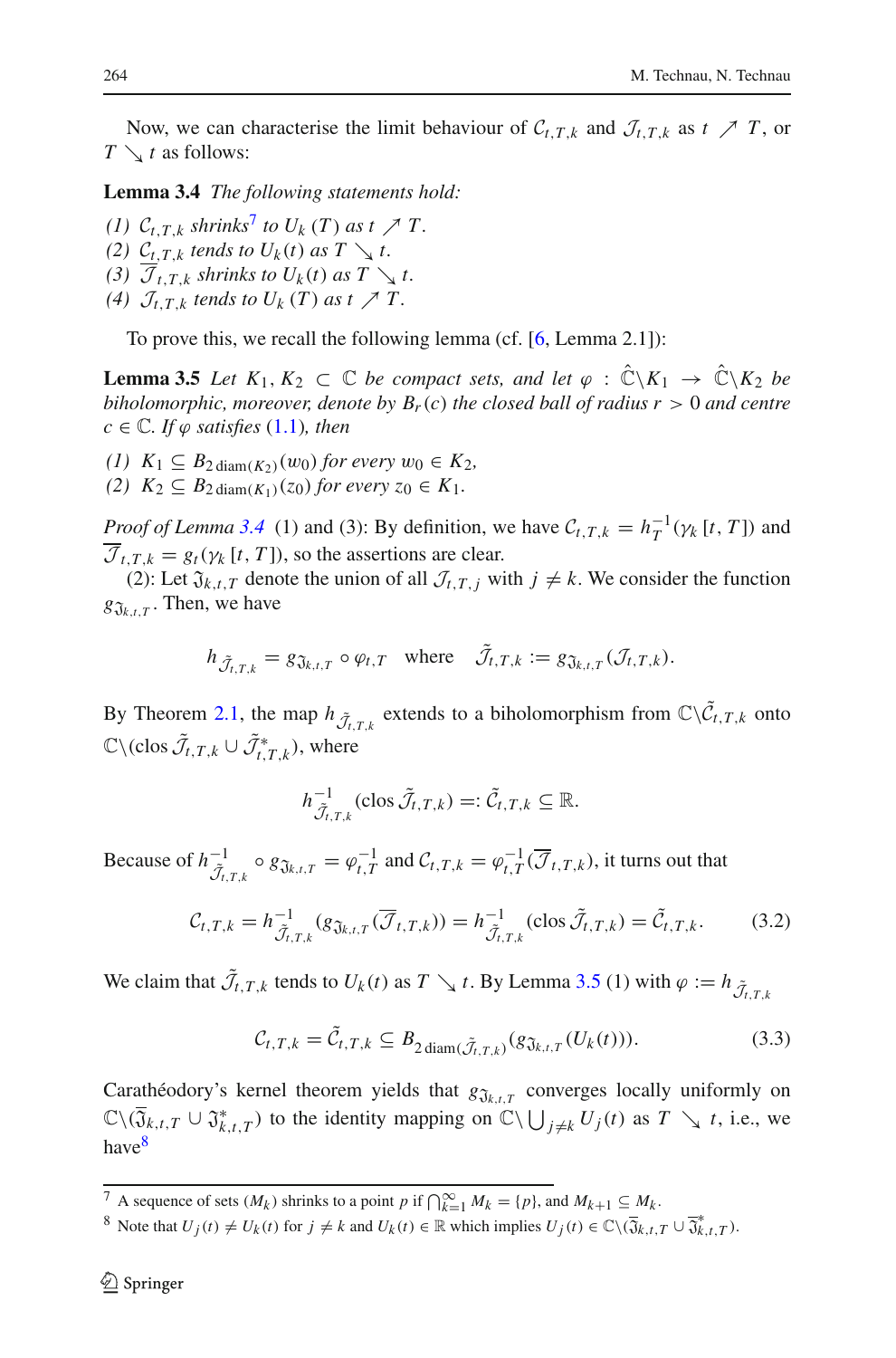$$
g_{\mathfrak{J}_{k,t,T}}\big(U_k\left(t\right)\big)\to U_k(t)\quad\text{as}\quad T\searrow t.
$$

Therefore, (2) is proved if we show that  $\text{diam}(\mathcal{J}_{t,T,k})$  converges to zero as  $T \searrow t$ . Using Lemma [3.1](#page-7-2)

$$
\begin{aligned} \operatorname{diam}(\mathcal{J}_{t,T,k}) &= \sup_{z,w \in \mathcal{J}_{t,T,k}} |g_{\mathfrak{J}_{k,t,T}}(z) - g_{\mathfrak{J}_{k,t,T}}(w)| \\ &\leq 2 \sup_{z \in \mathcal{J}_{t,T,k}} |g_{\mathfrak{J}_{k,t,T}}(z) - z| + \operatorname{diam} \mathcal{J}_{t,T,k} .\end{aligned}
$$

Due to  $\overline{\mathcal{J}}_{t,T,k} \subseteq \mathbb{C}\backslash (\overline{\mathfrak{J}}_{k,t,T} \cup \mathfrak{J}^*_{k,t,T})$  and Carathéodory's kernel theorem,  $g_{\mathfrak{J}_{k,t,T}}$  converges uniformly on  $\mathcal{J}_{t,T',k}$ , for some fixed  $T' \in (t, 1]$ , to  $\mathrm{id}_{\overline{\mathcal{J}}_{t,T',k}}$ . Hence

$$
\sup_{z \in \mathcal{J}_{t,T,k}} |g_{\mathfrak{J}_{k,t,T}}(z) - z| \to 0 \text{ as } T \searrow t.
$$

By (3),  $\overline{\mathcal{J}}_{t,T,k}$  shrinks to  $U_k(t)$  as  $T \searrow t$ , which implies diam $(\mathcal{J}_{t,T,k}) \to 0$  as  $T \searrow t$ . Therefore, we get diam $(\mathcal{J}_{t,T,k}) \to 0$  as  $T \searrow t$ . By [\(3.3\)](#page-9-4), we infer that  $\mathcal{C}_{t,T,k}$  tends to  $U_k(t)$ .

(4): Lemma  $3.5$  (2) yields, similarly as above, the inclusion

$$
\mathcal{J}_{t,T,k} \subseteq B_{2 \operatorname{diam}(\mathcal{C}_{t,T,k})}(U_k(T)),
$$

and hence  $\mathcal{J}_{t,T,k}$  tends to  $U_k(T)$  as  $t \nearrow T$ .

To conclude that  $\mathcal{J}_{t,T,k}$  tends to  $U_k(T)$  as  $t \nearrow T$ , it is enough to show that for any given sequence  $t_n \nearrow T$ , there is a subsequence for which this claim holds. After choosing an appropriate subsequence which we denote again by  $(t_n)_n$ , the maps  $g_{\mathfrak{J}_{k,n,T}}$ tend to some schlicht *g* on a compact set *K* containing  $\mathcal{J}_{t,T,k}$ . Therefore,  $\mathcal{J}_{t_n,T,k}$  $g_{\mathfrak{J}_{k,t_n,T}}(\mathcal{J}_{t_n,T,k})$  implies by taking  $n \to \infty$  that  $\mathcal{J}_{t_n,T,k}$  has to converge to some point. By arguing similarly, for  $k' \neq k$ , we get that for some appropriate subsequence of  $(t_n)_n$ , all  $\mathcal{J}_{t_n,T,k'}$  converge to points. Hence,  $g_{\mathfrak{J}_{k,t_n,T}}$  converges to id<sub>C</sub>. This implies that  $\mathcal{J}_{t_n,T,k}$  tends to  $U_k(T)$ .

The result above immediately implies the following important corollary.

**Corollary 3.6** *Let*- *be an admissible multislit with Loewner parametrisation* γ *. Then, the driving functions*  $U_j$ :  $[0, 1] \rightarrow \mathbb{R}$ *, given by Definition* [2.3](#page-3-4)*, are continuous.* 

*Proof* For  $0 \le t \le T \le 1$ , we get  $U_i(t) \in C_{t,T,i}$  and  $U_i(T) \in \mathcal{J}_{t,T,i}$ . There-fore, Lemma [3.4](#page-9-1) implies the right continuity and left continuity of  $t \mapsto U_i(t)$ , and guarantees, furthermore, that  $\lim_{t \to \tau} U_i(t) = U_i(\tau) = \lim_{T \to \tau} U_i(T)$ .

#### <span id="page-10-0"></span>**4 Weight Functions**

Now, we are in the position to define the weight functions from Theorem [1.4.](#page-2-1) In view of [\(1.2\)](#page-2-3), we define these functions, roughly speaking, as the "residues" of the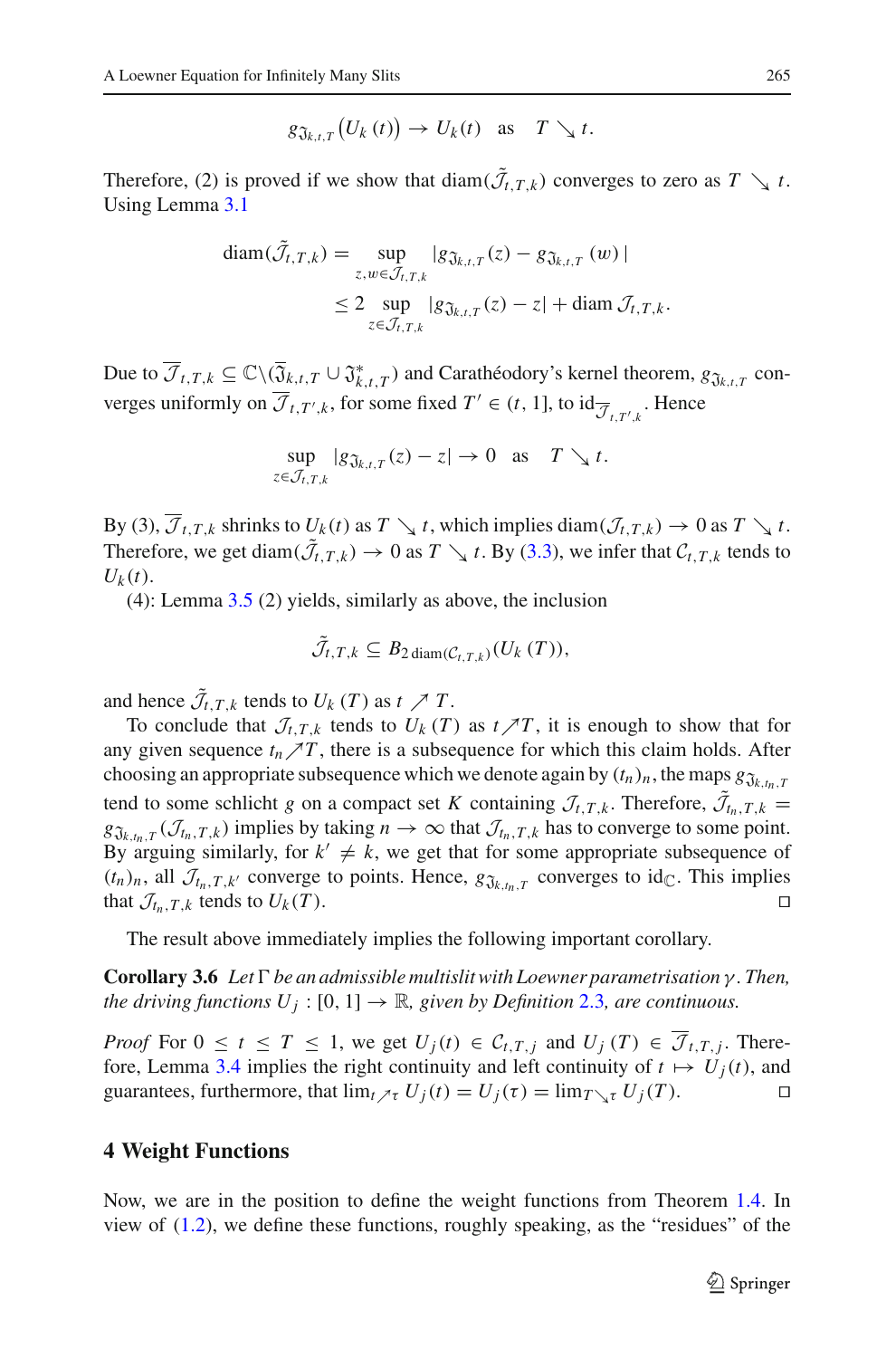<span id="page-11-3"></span>derivative  $z \mapsto \dot{\varphi}_{t,1}(z)$  in the "dynamical boundary points"  $U_k(t)$ . However, doing so requires some involved analysis.

**Theorem 4.1** *Let* γ *be a Loewner parametrisation of an admissible multislit* Γ. *If*  $\tau \mapsto \varphi_{\tau,1}(u_k)$  *is differentiable at t on a sequence*  $(u_k)_k$  *converging to a point in the*  $\int \int_0^1 (U_j(t))$ , then the limits

$$
\lim_{\tau \nearrow t} \frac{1}{t - \tau} \frac{1}{\pi} \int_{\mathcal{C}_{\tau, t, j}} \operatorname{Im} \varphi_{\tau, t}(\xi) \,d\xi, \quad \lim_{\tau \searrow t} \frac{1}{\tau - t} \frac{1}{\pi} \int_{\mathcal{C}_{t, \tau, j}} \operatorname{Im} \varphi_{t, \tau}(\xi) \,d\xi \tag{4.1}
$$

<span id="page-11-2"></span><span id="page-11-1"></span>*exist, and are both equal to*

$$
\lim_{k \to \infty} \dot{\varphi}_{t,1}(u_k) \left[ \varphi_{t,1}(u_k) - U_j(t) \right] =: \lambda_j(t). \tag{4.2}
$$

*In particular,*  $\lambda_j$  *is defined for almost every t*  $\in$  [0, 1]*.* 

*Proof* By Corollary [2.7,](#page-6-2) the second assertion is an immediate consequence of the first one, which we prove in several steps. To simplify the notation, we assume  $j = 1$ . The case  $j \neq 1$  can be treated similarly.

(i) Let  $0 \le \tau \le t$ . Using Lemma [2.6](#page-6-1) with the abbreviation

$$
\xi_{j,k}(\tau) := \text{Re}\,\frac{1}{\varphi_{t,1}(u_k) - \xi_j(\tau)} + i \,\text{Im}\,\frac{1}{\varphi_{t,1}(u_k) - \xi'_j(\tau)}, \quad \xi_j(\tau), \xi'_j(\tau) \in \mathcal{C}_{\tau,t,j},
$$

we find that

$$
D_k(t, \tau) := \frac{\varphi_{t,1}(u_k) - \varphi_{\tau,1}(u_k)}{t - \tau} = \sum_j \xi_{j,k}(\tau) \frac{1}{t - \tau} \frac{1}{\pi} \int_{\mathcal{C}_{\tau,t,j}} \text{Im}(\varphi_{\tau,t}(\xi)) \,d\xi. \tag{4.3}
$$

Since Im  $\xi_{i,k}(\tau) \neq 0$  is strictly negative, we can define the quantity

$$
\Delta_k(\tau) := \frac{\varphi_{t,1}(u_k) - \varphi_{\tau,1}(u_k)}{(t - \tau)\xi_{1,k}(\tau)}, \quad \tau \in [0, t).
$$
\n(4.4)

Now let  $w_{k,j}(\tau) := \xi_{j,k}(\tau) \xi_{1,k}(\tau)^{-1}$ , and note that

<span id="page-11-0"></span>
$$
\Delta_k(\tau) = \frac{1}{t - \tau} \frac{1}{\pi} \int_{C_{\tau, t, 1}} \text{Im } \varphi_{\tau, t}(\xi) \, d\xi + \sum_{j \neq 1} w_{k, j}(\tau) \frac{1}{t - \tau} \frac{1}{\pi} \int_{C_{\tau, t, j}} \text{Im } \varphi_{\tau, t}(\xi) \, d\xi.
$$
\n(4.5)

Since, by Lemma [3.4,](#page-9-1)  $\xi_j(\tau)$  and  $\xi'_j(\tau)$  both converge to  $U_j(t)$  as  $\tau \nearrow t$ , Corollary [2.7](#page-6-2) provides the existence of

$$
\lim_{\tau \nearrow t} w_{k,j}(\tau) = \frac{\varphi_{t,1}(u_k) - U_1(t)}{\varphi_{t,1}(u_k) - U_j(t)}.
$$
\n(4.6)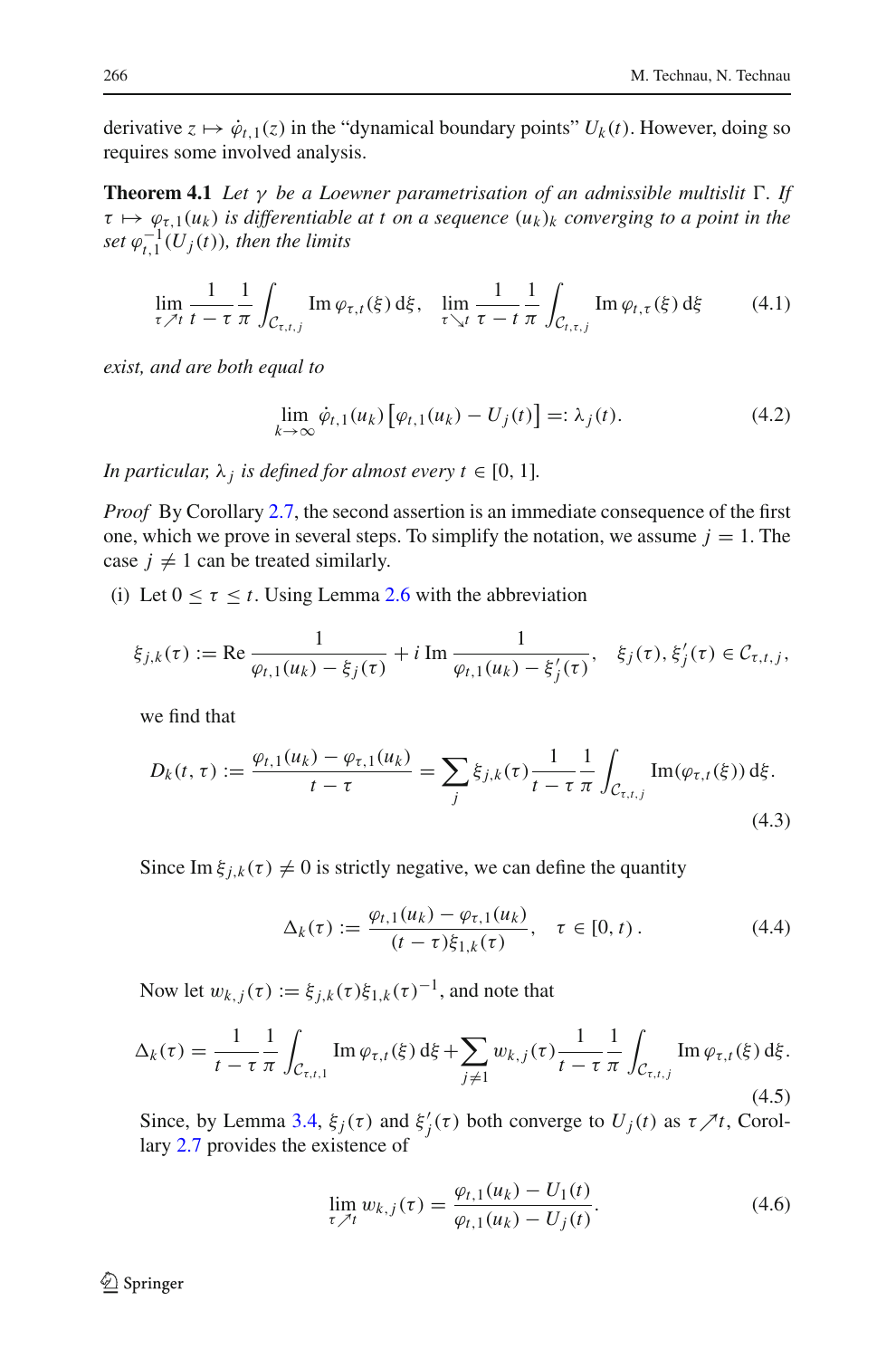(ii) We claim that for any  $\varepsilon > 0$ , there is some  $\delta > 0$ , and  $n_0 \in \mathbb{N}$ , such that for all  $j \neq 1$  and  $\tau \in [t - \delta, t]$ , we have  $|w_{k,j}(\tau)| < \varepsilon$  for  $k \geq n_0$ . To see this, let  $K := min\{dist(\mathcal{C}_{\tau,t,j}, \mathcal{C}_{\tau,t,1}) : j \neq 1\}$ , and note that we have  $K > 0$ , by Theorem [3.2.](#page-8-2) Therefore, we use the estimate

$$
|\xi_{j,k}(\tau)| \leq 2 \Big( \min_{\xi \in C_{\tau,t,j}} |\xi - \varphi_{\tau,1}(u_k)| \Big)^{-1},
$$

and

$$
\min_{\xi \in \mathcal{C}_{\tau,t,j}} |\xi - \varphi_{\tau,1}(u_k)| \geq \min_{\xi' \in \mathcal{C}_{\tau,t,j}, \xi \in \mathcal{C}_{\tau,t,1}} |\xi - \xi'| - \max_{\xi' \in \mathcal{C}_{\tau,t,1}} |\xi' - \varphi_{\tau,1}(u_k)|.
$$

Hence, for *k* large enough,  $\tau$  sufficiently close to *t* and  $j \neq 1$ , we conclude that

$$
\min_{\xi \in \mathcal{C}_{\tau,t,j}} |\xi - \varphi_{\tau,1}(u_k)| \geq \frac{K}{2},
$$

implying that  $|\xi_{j,k}(\tau)| \leq \frac{4}{K}$  and consequently

$$
|w_{k,j}(\tau)| = \frac{|\xi_{j,k}(\tau)|}{|\xi_{1,k}(\tau)|} \leq \frac{4}{K|\xi_{1,k}(\tau)|},
$$

which shows that  $|w_{k,j}(\tau)| < \varepsilon$ .

(iii) Next, we claim that the sequence defined by

$$
a_k := \lim_{\tau \nearrow t} \Delta_k(\tau) = \dot{\varphi}_{\tau,1}(u_k)(\varphi_{t,1}(u_k) - U_j(t)) \tag{4.7}
$$

is a Cauchy sequence. Let *L* denote the Lipschitz constant of  $t \mapsto \text{hcap}(\Gamma_t)$ . By employing  $(4.5)$ , Lemma  $2.5$   $(3)$ , and Step  $(ii)$ , we deduce that

$$
|a_{M} - a_{m}| = \left| \lim_{\tau \nearrow t} \sum_{j \neq 1} (w_{M,j}(\tau) - w_{m,j}(\tau)) \frac{1}{t - \tau} \frac{1}{\pi} \int_{C_{\tau,t,j}} \text{Im } \varphi_{\tau,t}(\xi) \, d\xi \right|
$$
  
\n
$$
\leq \limsup_{\tau \nearrow t} \sum_{j \neq 1} |w_{M,j}(\tau) - w_{m,j}(\tau)| \frac{1}{t - \tau} \frac{1}{\pi} \int_{C_{\tau,t,j}} \text{Im } \varphi_{\tau,t}(\xi) \, d\xi
$$
  
\n
$$
\leq \frac{4}{K} \left( \limsup_{\tau \nearrow t} |\xi_{1,M}(\tau)|^{-1} + \limsup_{\tau \nearrow t} |\xi_{1,m}(\tau)|^{-1} \right)
$$
  
\n
$$
\times \limsup_{\tau \nearrow t} \sum_{j \neq 1} \frac{1}{t - \tau} \frac{1}{\pi} \int_{C_{\tau,t,j}} \text{Im } \varphi_{\tau,t}(\xi) \, d\xi
$$
  
\n
$$
\leq \frac{4L}{K} \left( |\varphi_{t,1}(u_M) - U_1(t)| + |\varphi_{t,1}(u_m) - U_1(t)| \right),
$$

thereby proving the claim.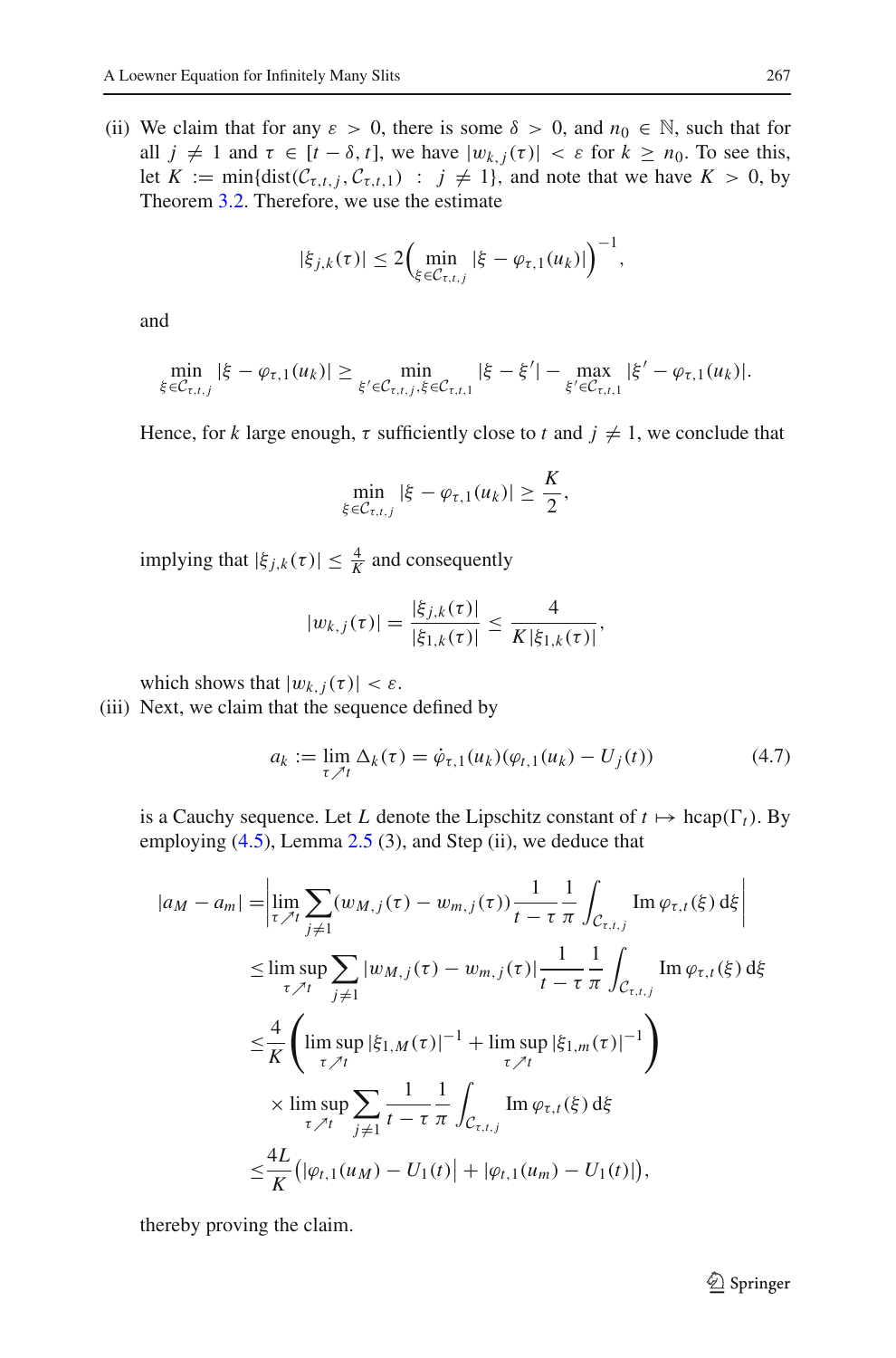(iv) We let  $a := \lim_{k \to \infty} a_k \in \mathbb{C}$ , and show that

$$
\lim_{\tau \nearrow t} \frac{1}{\pi} \frac{1}{t - \tau} \int_{\mathcal{C}_{\tau,t,1}} \operatorname{Im} \varphi_{\tau,t}(\xi) \,d\xi
$$

exists, and is equal to  $a^0$ . To this end, let  $(\tau_m)_m$  be a sequence converging to *t* from below. We let

$$
b_m := \frac{1}{\pi} \frac{1}{t - \tau_m} \int_{C_{\tau_m, t, 1}} \text{Im } \varphi_{\tau_m, t}(\xi) \, d\xi \in [0, 1].
$$

With the help of Lemma [2.5](#page-5-1) (3), we find that for all  $m, k \in \mathbb{N}$ 

$$
|b_{m} - a| \leq \left| \overline{b_{m} + \sum_{j \neq 1} w_{k,j}(\tau_{m})} \frac{1}{\pi} \frac{1}{t - \tau_{m}} \int_{\mathcal{C}_{\tau_{m},t,j}} \text{Im } \varphi_{\tau_{m},t}(\xi) d\xi - a \right|
$$
  
+ 
$$
\left| \sum_{j \neq 1} w_{k,j}(\tau_{m}) \frac{1}{t - \tau_{m}} \frac{1}{\pi} \int_{\mathcal{C}_{\tau_{m},t,j}} \text{Im } \varphi_{\tau_{m},t}(\xi) d\xi \right|
$$
  

$$
\leq |\Delta_{k}(\tau_{m}) - a| + \frac{4}{K |\xi_{1,k}(\tau_{m})|} \sum_{j \neq 1} \frac{1}{t - \tau_{m}} \frac{1}{\pi} \int_{\mathcal{C}_{\tau_{m},t,j}} \text{Im } \varphi_{\tau_{m},t}(\xi) d\xi
$$
  

$$
\leq |\Delta_{k}(\tau_{m}) - a_{k}| + |a_{k} - a| + \frac{4L}{K} \frac{1}{|\xi_{1,k}(\tau_{m})|}.
$$

Since  $(b_m)_m$  is a bounded sequence of real numbers, its limes superior exists. The estimate above yields, that for any  $k \in \mathbb{N}$ 

$$
\left| \limsup_{m \to \infty} b_m - a \right| \leq \limsup_{m \to \infty} |\Delta_k(\tau_m) - a_k| + |a_k - a| + \frac{4L}{K} \limsup_{m \to \infty} |\xi_{1,k}(\tau_m)|^{-1}
$$
  
=  $|a_k - a_k| + |a_k - a| + \frac{4L}{K} |\varphi_{t,1}(u_k) - U_1(t)|.$ 

Taking  $k \to \infty$ , we get lim sup<sub>*m*→∞</sub>  $b_m = a$ . By arguing in the same way as above, we conclude that  $\liminf_{m\to\infty} b_m = a$ , which entails  $\lim_{m\to\infty} b_m = a$ . Hence, indeed

$$
\lim_{\tau \nearrow t} \frac{1}{t - \tau} \frac{1}{\pi} \int_{\mathcal{C}_{\tau,t,j}} \text{Im} \, \varphi_{\tau,t}(\xi) \, \mathrm{d}\xi = a.
$$

Lemma [3.4,](#page-9-1) and Corollary [2.7](#page-6-2) yield that

$$
a_k = \lim_{\tau \nearrow t} \Delta_k(\tau) = \lim_{\tau \nearrow t} D_k(t, \tau) = \dot{\varphi}_{t,1}(u_k) = \lim_{T \searrow t} D_k(T, t).
$$

<span id="page-13-0"></span><sup>&</sup>lt;sup>9</sup> Note that thus the limit *a* is in fact independent of the choice of the sequence  $(u_k)_k$ .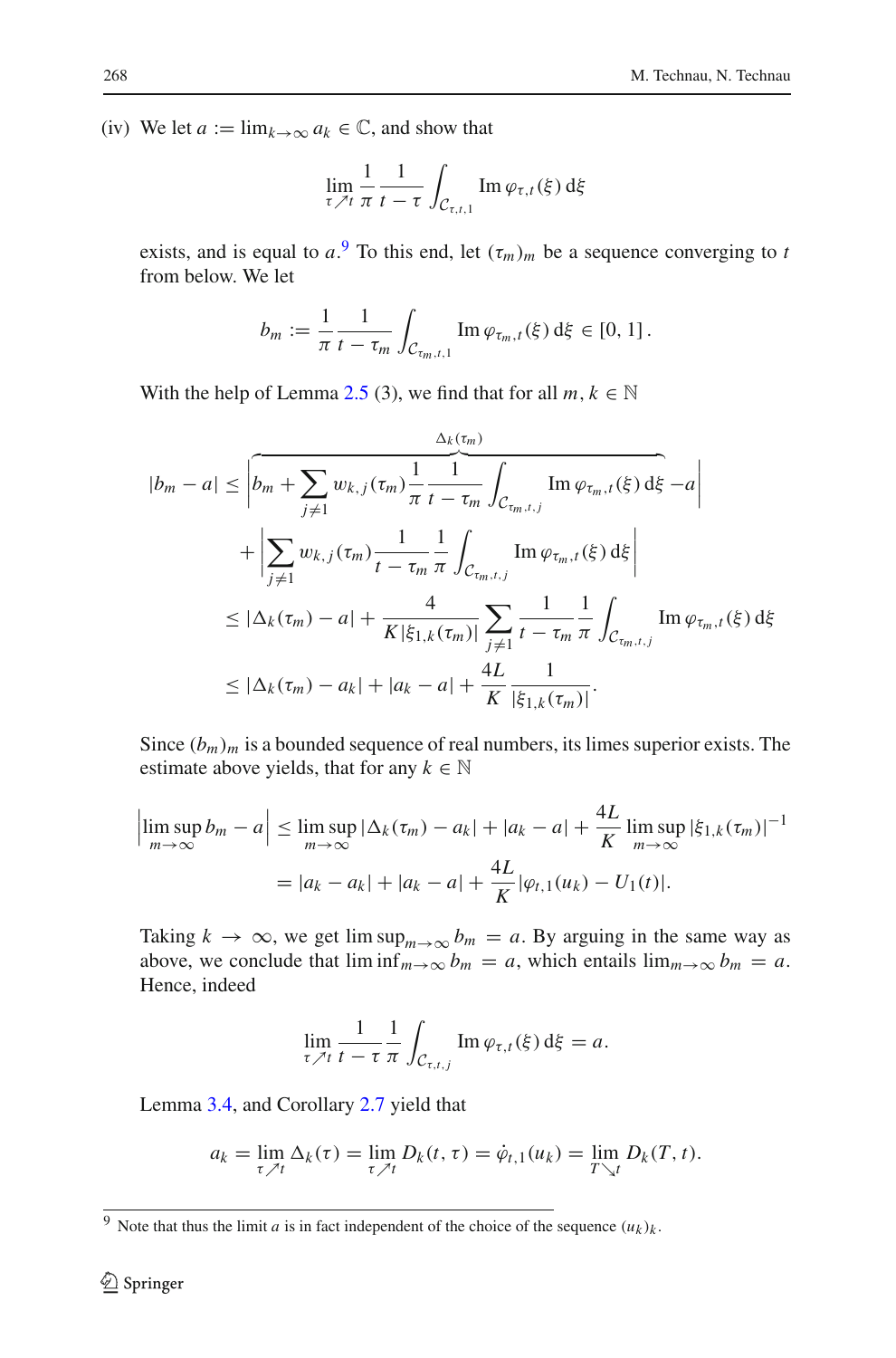By arguing as we did in the Steps (ii) to (iv), simply replacing  $\tau$  by  $T$ , and  $\tau \nearrow t$ by  $T \searrow t$ , we find that

$$
\lim_{T \searrow t} \frac{1}{T - t} \frac{1}{\pi} \int_{\mathcal{C}_{t,T,j}} \text{Im} \, \varphi_{t,T}(\xi) \, \mathrm{d}\xi = a = \lim_{\tau \nearrow t} \frac{1}{t - \tau} \frac{1}{\pi} \int_{\mathcal{C}_{\tau,t,j}} \text{Im} \, \varphi_{\tau,t}(\xi) \, \mathrm{d}\xi.
$$

#### <span id="page-14-0"></span>**5 The Multislit Equation**

<span id="page-14-1"></span>Now, we combine the results from the previous sections, and deduce a generalised Loewner equation.

**Lemma 5.1** *The map*  $z \mapsto \partial_t \varphi_{t,s}(z)$  *is defined for almost every*  $t \in [0, s]$ *, and is holomorphic in* H*.*

*Proof* Let  $(z_k)_k$  be a sequence of pairwise distinct elements of  $\mathbb{H}$ , such that  $M :=$ {*zk* : *<sup>k</sup>* <sup>∈</sup> <sup>N</sup>} is dense in <sup>H</sup>, i.e., clos *<sup>M</sup>* <sup>=</sup> clos <sup>H</sup>. Then, *<sup>t</sup>* → <sup>∂</sup>*t*ϕ*t*,*s*(w) exists for every  $w \in M$ , and every  $t \in D$  for some set  $D \subseteq [0, 1]$  of full measure. Suppose that  $t_n \in [0, 1]$  tends to  $t \in D$  as  $n \to \infty$ , but  $t_n \neq t$  for all *n*. Then

$$
\Delta_n: \mathbb{H} \longrightarrow \mathbb{C}, \quad z \longmapsto \frac{\varphi_{t_n,s}(z) - \varphi_{t,s}(z)}{t_n - t}
$$

is holomorphic. Since  $(\Delta_n(z_k))_n$  is convergent, and  $\Delta_n$  is locally bounded due to Corollary [2.7,](#page-6-2)  $\Delta_n$  converges locally uniformly to some holomorphic  $\Delta : \mathbb{H} \to \mathbb{C}$ . Using the identity principle, we see that  $\Delta$  is independent of the choice of  $(t_n)_n$ , which yields the claim.  $\Box$ 

We are now able to prove our main result.

*Proof of Theorem [1.4.](#page-2-1)* We work in several steps. We fix  $s \in [0, 1]$ . By the relation  $\varphi_{t,s} = g_t \circ h_s$ , it suffices to deduce the Loewner equation for  $\varphi_{t,s}$  instead of  $g_t$ .

(i) Let  $0 \le \tau \le t \le s \le 1$ . By Corollary [2.7,](#page-6-2) we already know that the function  $t \mapsto \varphi_{t,s}(z)$  is differentiable for almost every *t*. Therefore, it suffices to calculate its left derivative. We let  $\Delta_i$  (*z*, *t*, *t*) :=  $\Xi_i \lambda_j$  (*t*, *t*) where

$$
\lambda_j(\tau,t) := \frac{1}{t-\tau} \frac{1}{\pi} \int_{\mathcal{C}_{\tau,t,j}} \operatorname{Im} \varphi_{\tau,t}(\xi) \,d\xi,
$$

and  $\Xi_i = \Xi_i(z, \tau, t)$  is from [\(3.1\)](#page-7-3) (see also Lemma [2.6\)](#page-6-1). By Lemma [3.4,](#page-9-1)

$$
\Xi_j \to \frac{1}{\varphi_{t,s}(z) - U_j(t)} \quad \text{as} \quad \tau \nearrow t
$$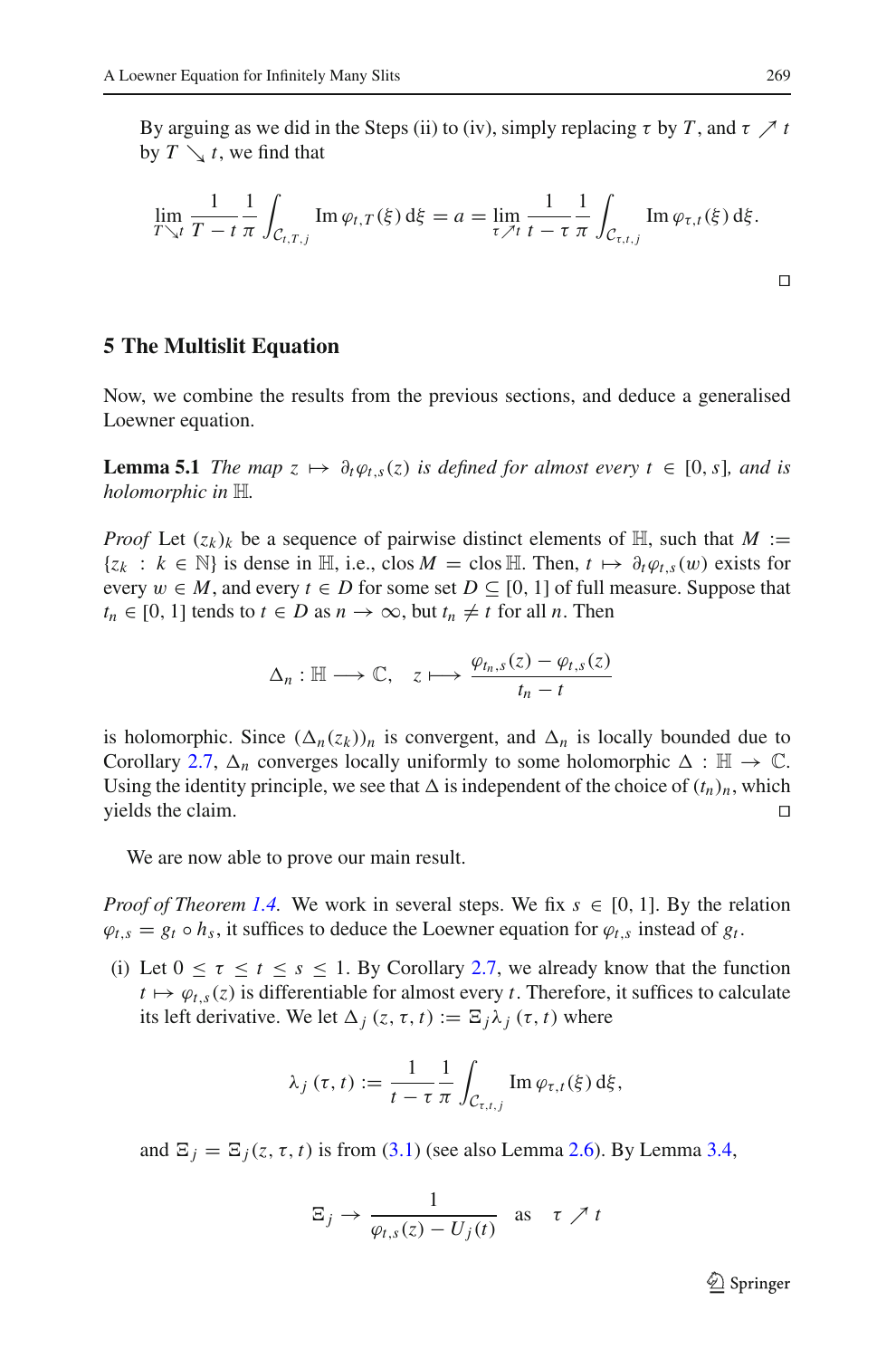<span id="page-15-1"></span>and consequently

$$
\frac{\varphi_{t,s}(z) - \varphi_{\tau,s}(z)}{t - \tau} = \sum_j \Delta_j(z,\tau,t). \tag{5.1}
$$

Taking the limit  $\tau \nearrow t$  in [\(5.1\)](#page-15-1), and interchanging limit with summation, by the dominated convergence theorem, yields that for almost every  $t \in [0, s]$ , and  $z \in \mathbb{H}$ the equations

$$
\partial_t \varphi_{t,s}(z) = \sum_j \frac{\lambda_j(t)}{\varphi_{t,s}(z) - U_j(t)}, \text{ and } \varphi_{0,s}(z) = h_s(z)
$$

hold true. This implies  $(1.2)$ .

(ii) We now prove that  $\lambda_j$  actually has the properties it is claimed to have in The-orem [1.4.](#page-2-1) Using Lemma [5.1,](#page-14-1) we note that  $t \mapsto \partial_t \varphi_{t,1}(\varphi_{t,1}^{-1}(U_j(t) + k^{-1}))$  is measurable for *k* sufficiently large. We use Eq. [\(4.2\)](#page-11-1) with the sequence  $(k^{-1})_k$ , and write

$$
\lambda_j(t) = \lim_{k \to \infty} \partial_t \varphi_{t,1} \big( \varphi_{t,1}^{-1}(U_j(t) + k^{-1}) \big) \cdot k^{-1}.
$$

Hence,  $\lambda_i$  is measurable. Equation [\(4.1\)](#page-11-2), in combination with Lemma [2.5](#page-5-1) (3), yields that  $0 \leq \lambda_i(t) \leq L$  holds almost everywhere, where L denotes a Lipschitz constant of  $t \mapsto \text{hcap}(\Gamma_t)$ . Comparing coefficients in the expansion of

$$
\sum_{k} \frac{\lambda_{k}(t)}{\varphi_{t,s}(z) - U_{k}(t)} = \frac{1}{\varphi_{t,s}(z)} \sum_{k} \sum_{m \geq 0} \lambda_{k}(t) \left( \frac{U_{k}(t)}{\varphi_{t,s}(z)} \right)^{m}
$$

$$
= \frac{1}{\varphi_{t,s}(z)} \sum_{m \geq 0} \sum_{k} \lambda_{k}(t) \left( \frac{U_{k}(t)}{\varphi_{t,s}(z)} \right)^{m}, \quad |z| \to \infty,
$$

and the expansion of

$$
\frac{\partial}{\partial t}\varphi_{t,s}(z) = \frac{\partial}{\partial t}\left(z + \frac{\operatorname{hcap} \Gamma_t - \operatorname{hcap} \Gamma_s}{z} + O(|z|^2)\right)
$$

$$
= \frac{1}{z}\frac{\partial}{\partial t}\operatorname{hcap} \Gamma_t + \frac{\partial}{\partial t}O(|z|^2), \quad |z| \to \infty,
$$

yields (3). This concludes the proof.

 $\Box$ 

Moreover, we can now deduce a relation between the existence of the limits defining the weight functions in [\(4.1\)](#page-11-2) at time  $t \in [0, 1]$  and the validity of the Loewener equation [\(1.2\)](#page-2-3) at *t*.

<span id="page-15-0"></span>**Theorem 5.2** *Using the notation of Theorem* [1.4](#page-2-1)*, the following statements are equiv* $a$ lent for an admissible multislit  $\Gamma$  with Loewner parametrisation  $\gamma$ , and  $t \in [0, 1]$ :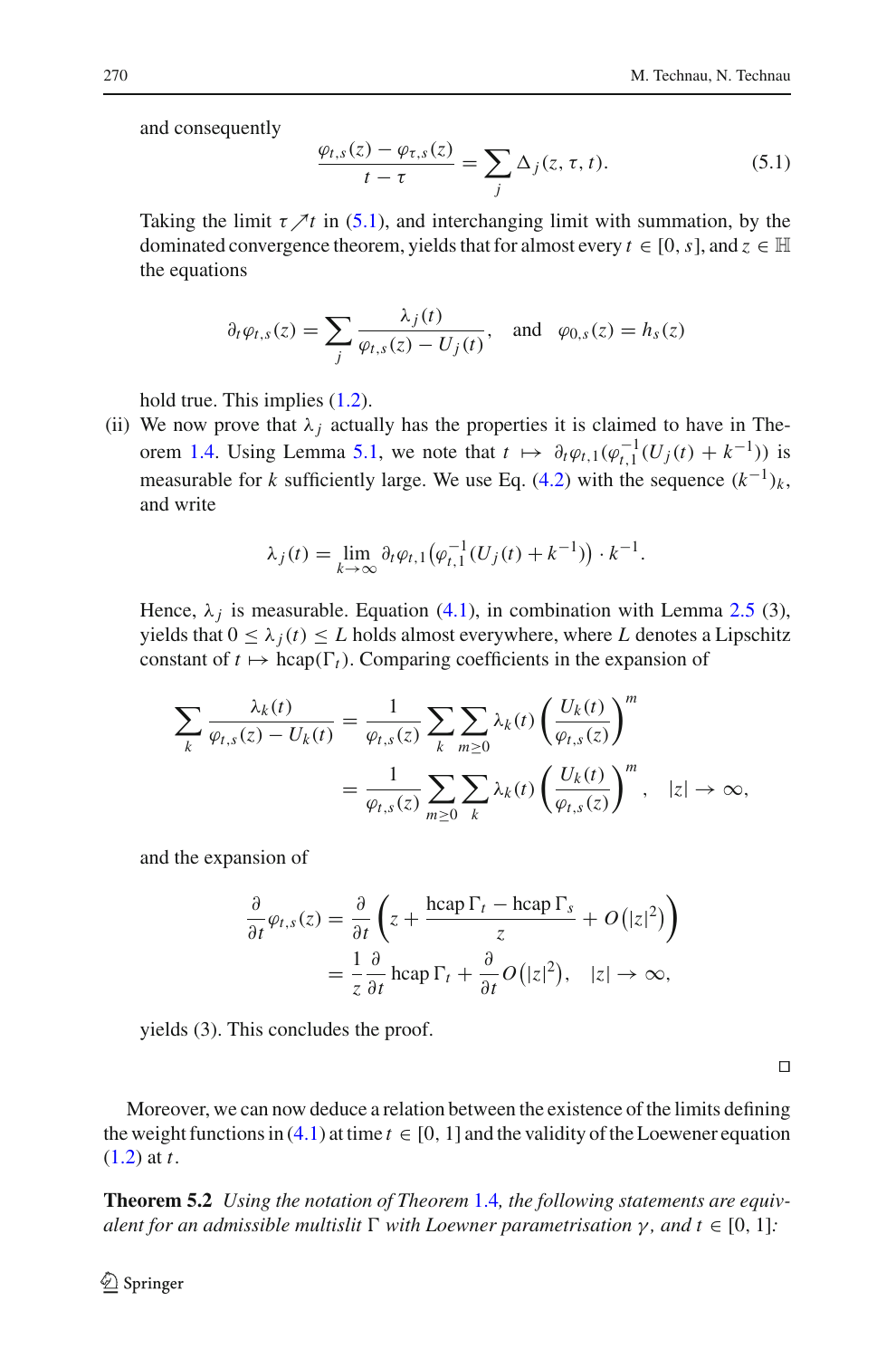*(1)*  $\tau \mapsto g_{\tau}(z)$  *is differentiable at t for all*  $z \in \mathbb{H} \backslash \Gamma$ . *(2) The following two limits exist, and are equal for any j*

$$
\lim_{\tau \nearrow t} \frac{1}{t - \tau} \frac{1}{\pi} \int_{\mathcal{C}_{\tau,t,j}} \text{Im} \, \varphi_{\tau,t}(\xi) \,d\xi, \quad \lim_{\tau \searrow t} \frac{1}{\tau - t} \frac{1}{\pi} \int_{\mathcal{C}_{t,\tau,j}} \text{Im} \, \varphi_{t,\tau}(\xi) \,d\xi.
$$

*Proof* Theorem [4.1](#page-11-3) yields that (1) implies (2). By carefully reviewing the proof of Theorem [1.4,](#page-2-1) we see that we could have written  $\tau \searrow t$  instead of  $\tau \nearrow t$ . Hence, we conclude that (2) implies (1) conclude that (2) implies (1).

<span id="page-16-7"></span>*Remark 5.3* One can show, by replacing hcap by the logarithmic mapping radius lmr, and arguing along the lines of [\[3\]](#page-16-3), that the weight function  $\lambda_k$  of an admissible multislit exists in *t* if and only if the map

$$
X_{k,t}: (-t, 1-t) \to [0, \infty), \quad h \mapsto \text{hcap}\left(\gamma_k(0, t+h] \cup \bigcup_{j \neq k} \gamma_j(0, t]\right)
$$

is differentiable at 0, and in this case,  $X'_{k,t}$  (0) =  $\lambda_k(t)$ . In view of this and since one can vary  $\gamma_k$  suitably, it is clear that Theorem [1.4](#page-2-1) is best possible in the sense that one cannot get a Loewner equation for all *t* for an arbitrary Loewner parametrisation.

**Acknowledgements** Open access funding provided by Graz University of Technology. The authors would like to thank the anonymous referee for many valuable comments and a careful reading of an earlier version of this manuscript. We are especially grateful for the bringing to our attention of the references [\[1](#page-16-6)[,7\]](#page-16-4). The second author gratefully acknowledges the encouragement of Prof. Dr. Robert Tichy. Both the authors would also like to express their gratitude to Prof. Dr. Jörn Steuding for his advice.

**Open Access** This article is distributed under the terms of the Creative Commons Attribution 4.0 International License [\(http://creativecommons.org/licenses/by/4.0/\)](http://creativecommons.org/licenses/by/4.0/), which permits unrestricted use, distribution, and reproduction in any medium, provided you give appropriate credit to the original author(s) and the source, provide a link to the Creative Commons license, and indicate if changes were made.

#### <span id="page-16-6"></span>**References**

- 1. Böhm, C.: Loewner Equations in Multiply Connected Domains. Ph.D. thesis, University of Würzburg. <https://opus.uni-wuerzburg.de/files/12990/mainfile.pdf> (2016). Accessed 24 Mar 2016
- <span id="page-16-2"></span>2. Böhm, C., Lauf, W.: A Komatu–Loewner equation for multiple slits. Comput. Methods Funct. Theory **14**(4), 639–663 (2014)
- <span id="page-16-3"></span>3. Böhm, C., Schleißinger, S.: The Loewner Equation for Multiple Slits, pp. 1–32. Arkiv för Matematik, Multiply Connected Domains and Branch Points (2014)
- <span id="page-16-5"></span>4. Bracci, F., Contreras, M.D., Díaz-Madrigal, S.: Evolution families and the Loewner equation. I: The unit disc. J. Reine Angew. Math. **672**, 1–37 (2012)
- <span id="page-16-0"></span>5. Carleson, L., Makarov, N.: Laplacian path models. J. Anal. Math. **87**, 103–150 (2002)
- <span id="page-16-8"></span>6. del Monaco, A., Gumenyuk, P.: Chordal Loewner Equation. arXiv preprint: [arXiv:1302.0898v2](http://arxiv.org/abs/1302.0898v2) (2013)
- <span id="page-16-4"></span>7. Goryajnov, V.V., Ba, I.: A semigroup of conformal mappings of the upper half-plane into itself with hydrodynamical normalization at infinity. Ukr. Mat. Zh. **44**(10), 1320–1329 (1992)
- <span id="page-16-1"></span>8. Kozdron, M.J., Lawler, G.F.: The configurational measure on mutually avoiding SLE paths. Universality and renormalization. From stochastic evolution to renormalization of quantum fields. Proceedings of the workshops 'Percolation, SLE and related topics', 20–24 September 2005 and 'Renormalization and universality in mathematical physics', 18–22 October 2005, Toronto, Canada, Providence, RI: